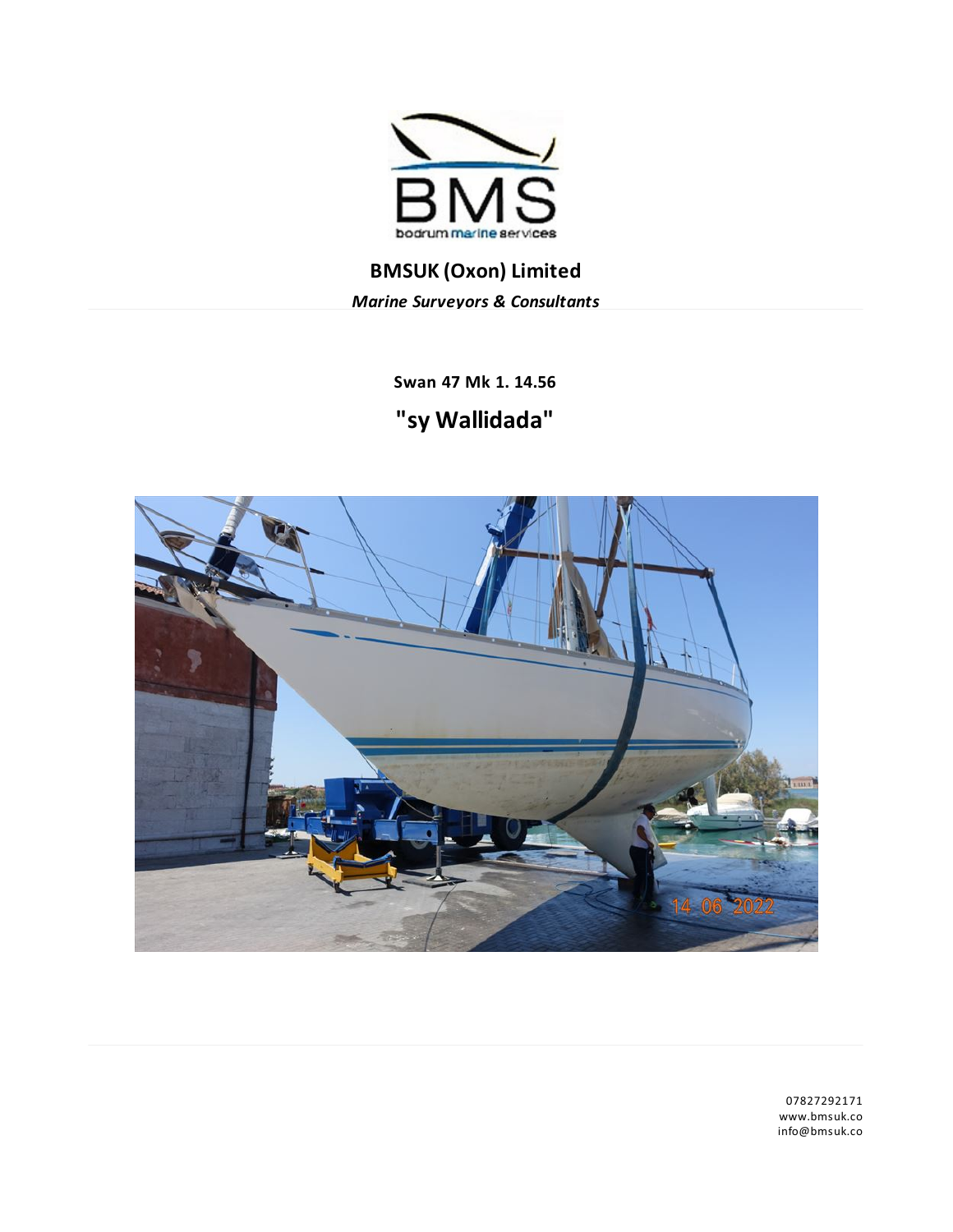# **BMS Marine Survey**

**Pre Purchase Survey Of the Vessel SY Wallida**

# **"sy Wallidada"**

**Swan 47 Mk 1. 14.56**

**CONDUCTED BY**

MJ Wiater AMYDSA MIIMS **BMSUK (OXON) LIMITED** 

**PREPARED FOR**

R. Gilpin 14/06/2022

**BMSUK (OXON)LTD. MIIMS, MECAL & RYA MARINESURVEYORS & CONSULTANTS. UK REG. NO.: 7426598**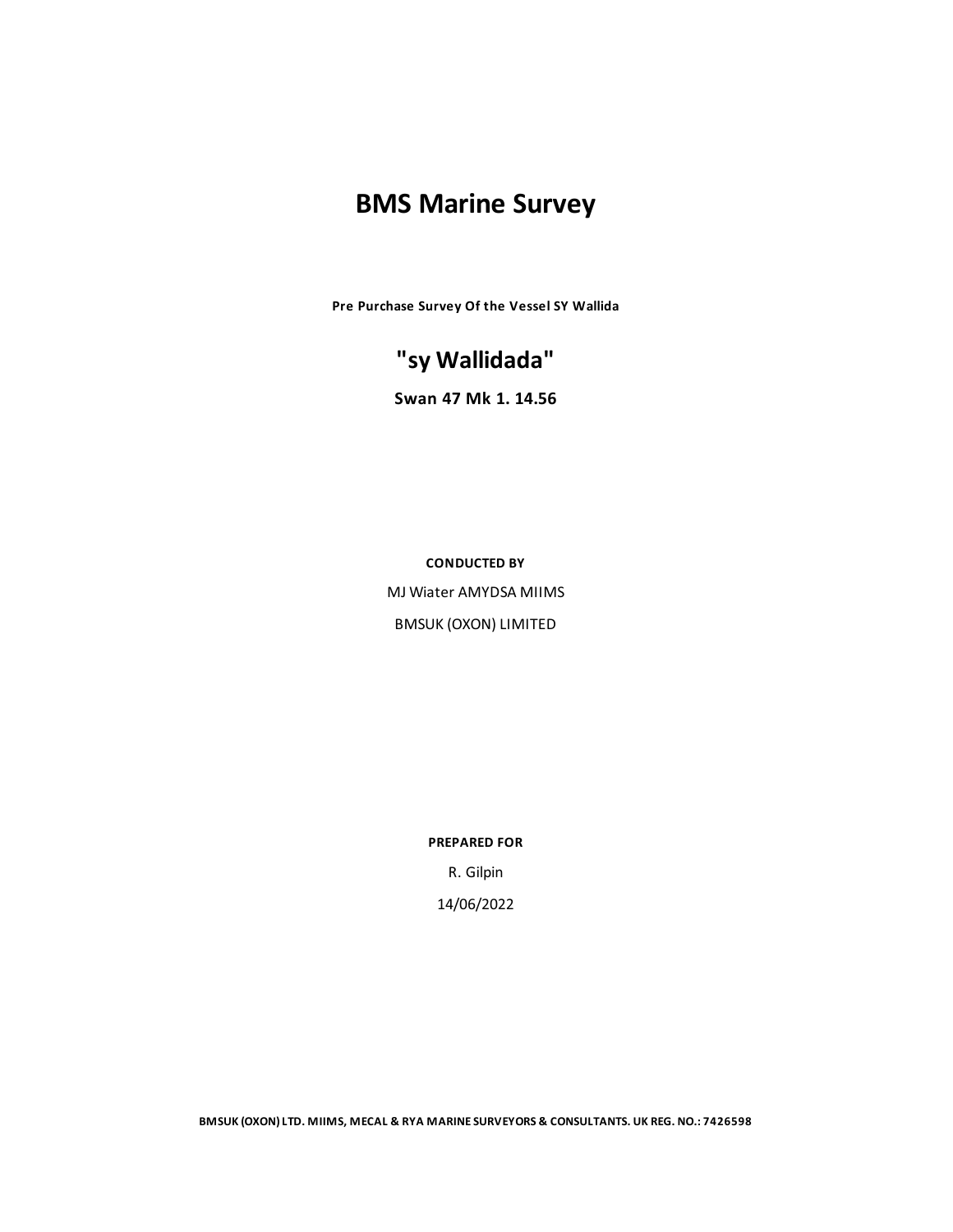## **1.1 INTRODUCTION**

### PURPOSE & SCOPE

The attending Surveyor attended aboard the 1977 Nautor Swan 47 Mk 1. "sy Wallidada", at the request of R. Gilpin, beginning 14/06/2022. The Survey was requested to determine the physical condition of the vessel. No reference or information should be construed to indicate evaluation of the internal condition of engines, transmissions, drives or generators, nor the propulsion system's or the auxiliary power system's operating capacities. Electrical and electronic equipment was powered up and some electrical equipment may have been tested for basic and/or limited function only. The wiring was inspected where accessible and was found to be in generally serviceable condition, unless otherwise noted. A significant amount of wiring could not be observed due to the wiring looms and conduits that transit areas which would require dismantling and removals for their inspection. If a detailed report as to the condition and capacities of the wiring and electrical components is desired, it is recommended that a qualified and Certified Marine Electrical Engineer be engaged. Vessel tankage was visually inspected where accessible. No obvious leakage was observed, unless otherwise noted; however, the tanks were not confirmed to be full at the time of inspection. If a more thorough assessment is desired, the tanks should be filled and checked under full tankstatus or pressure tested to attest to their condition.

The vessel was Surveyed without the removal of any parts, including fixed partitions, fastened panels, fittings, headliners & wall-liners, heavy furniture, tacked carpeting or other fixed flooring material, appliances, electrical equipment or electronics, instruments, anchors line & chain, spare parts, personal gear, clothing, miscellaneous items in the bilges, cabinets, lockers or other storage spaces, or other fixed or semi-fixed items. Only installed items were inspected, including but not limited to enclosures, covers and tops. Locked compartments or otherwise inaccessible areas would also preclude inspection. The client is advised to open up all such areas for further inspection. A visual inspection was conducted only on accessible structures and no destructive testing was performed. Naval architecture and engineering analysis were not a part of this Survey. Furthermore, no determination of stability characteristics or inherent structural integrity has been made, and no opinion is expressed with respect thereto. Complete compliance with, identification of, and reporting on all standards, codes and regulations is not guaranteed. This signed report represents the findings of the Survey and supersedes any and all conversations, statements and representations, whether verbal or in writing. This Survey Report represents the condition of the vessel on the above date or dates and is the unbiased opinion of the undersigned, but it is not to be considered an inventory, warranty or guarantee, either specified or implied. The Survey Report isfor the exclusive use of the client and those lendersand underwritersthat will finance and insure the vessel for this client only, and is not assignable to any other parties for any purpose.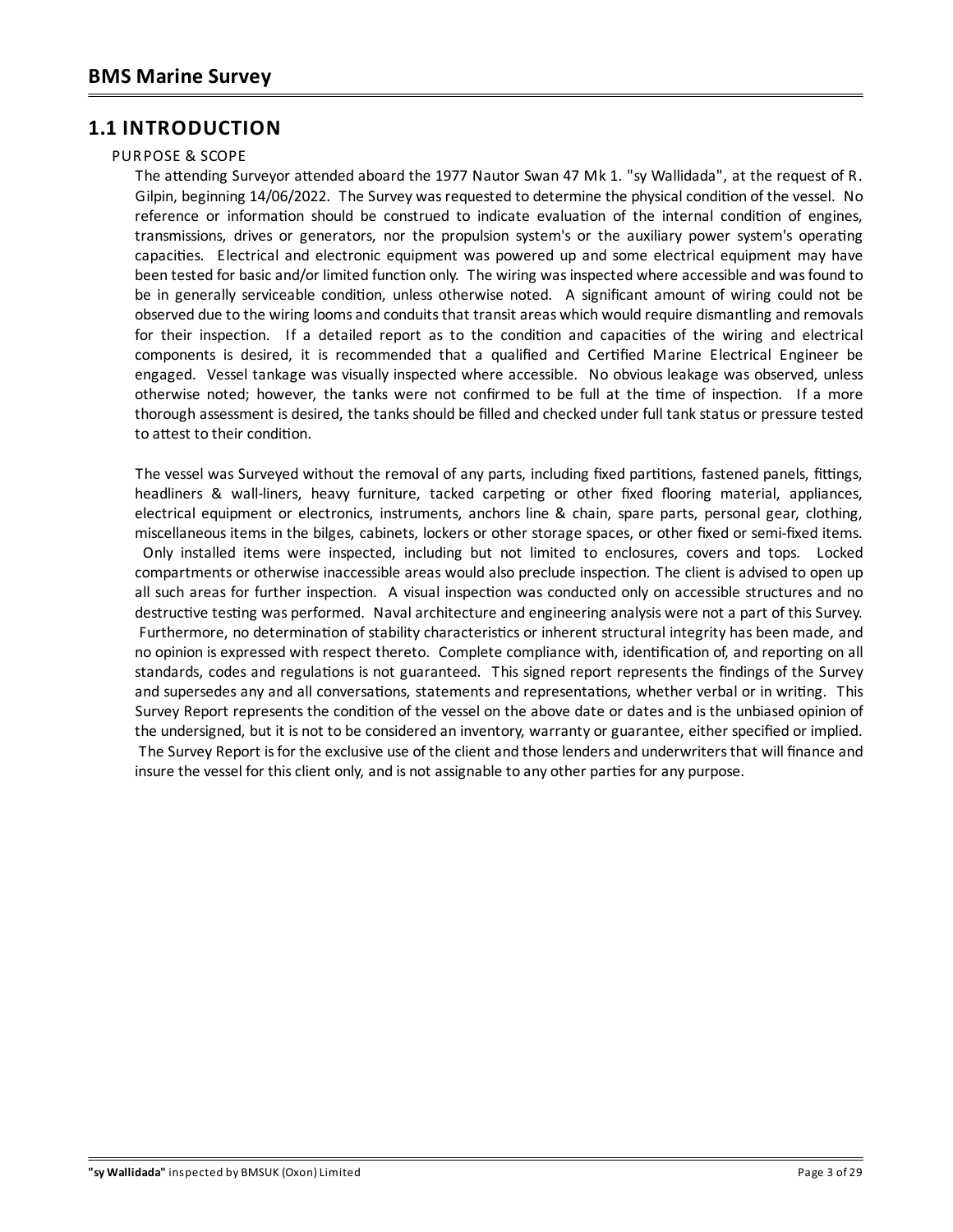### CONDUCT OF SURVEY

Thissurvey wascarried out under BMSUK (Oxon) Limited standard terms of business(TOB) 2022.

The survey was commissioned by the above for the purpose of establishing the condition of the vessel for purchase purposes on the date of survey. Unless otherwise stated, the vessel was not surveyed for compliance with any build standards or operational codes of practice or local licenses. The vessel has also not been surveyed for suitability for any particular purpose or location. This survey report is a factual statement of the surveyor's examination as carried out and his opinion given in good faith as to the relevance of disclosed facts and defects so far as seen. It implies no guarantee against faulty design or latent defects.

### LIMITATIONS

Areas inspected were limited to openings and access available during normal operations and maintenance of the vessel. No fastenings or skin fittings were pulled, or joinery and head linings removed. Materials used in the construction were tested as far as was possible by industry standard Non-Destructive Test (NDT) equipment as stated within report.

The was inspected afloat, sea trialled and ashore in the travel Lift slings.

No opinion could be made or responsibility undertaken for condition or defect of those aspects of the vessel not accessible or evident due to the above limitations.

### Methods

Visual examination and hammer sounding are utilised for initial inspection and to determine the construction of the vessel and the vulnerable areas which require more detailed and dense sampling. The thickness of steel is measured with a Tritex 5600 multigauge 2.25 MHz, 13 mm 10mm twin crystal probe. Pit depth is measured with a digital depth gauge. All instruments are zeroed prior to taking readings. Moisture with a Trammex Skipper moisture meter.

### *SURVEYOR NOTES*

### TRIAL RUN COMMENTS

A trial run was performed during the Survey inspection under power and sail with main and furling genoa raised only.

#### ELECTRICAL INSPECTION COMMENTS

DC power was used to power up the electrical systems specified in this report only, unless otherwise noted.

### **2.1 GENERAL VESSEL INFORMATION**

```
TYPE OF SURVEY REQUESTED
  Pre-Purchase for Buyer.
DATE AND TIME OF SURVEY
  14-16/06/2022
VESSEL TYPE
```
Mast head rigged sailing sloop.

VESSEL BUILDER

Nautor Swan. Finland.

```
VESSEL DESIGNER
  Sparkman & Stephens.
```

```
HIN (HULL IDENTIFICATION NUMBER)
  19
```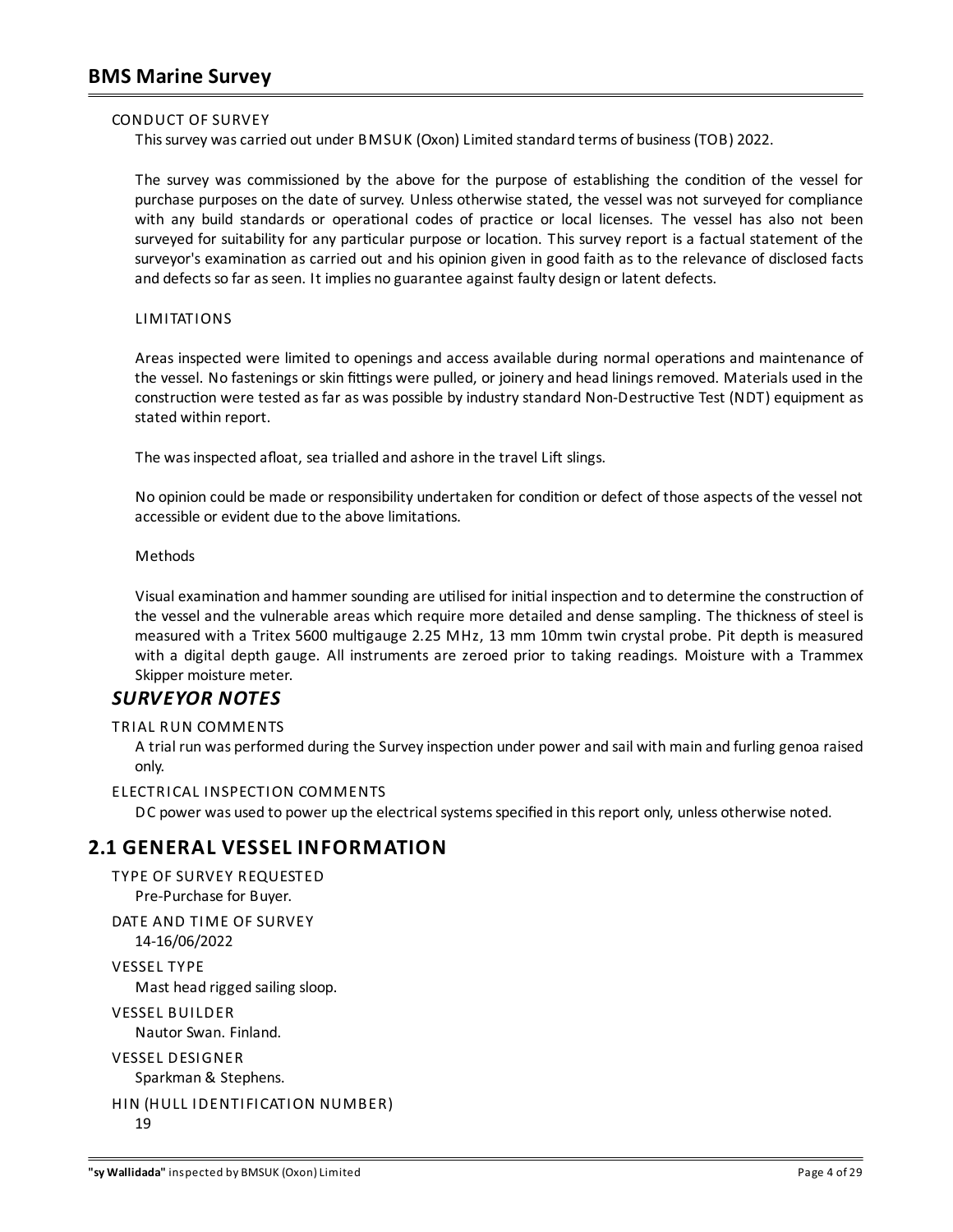MODEL YEAR 1977 YEAR BUILT 1977 HULL NUMBER 19 HOME PORT Southampton (On Stern). OFFICIAL NUMBER SSR: 143102. Registered No.: 398132. VESSEL MATERIAL GRP. LENGTH OVERALL (LOA) 14.56 \* LENGTH WATERLINE (LWL)  $11.12*$ BEAM 4.2 \* DRAFT 2.35 \* DISPLACEMENT 14700 kg \* LOCATION OF SURVEY INSPECTION Venezia Certosa Marina, Venice. Italy. PERSONS IN ATTENDANCE DURING SURVEY MJ Wiater and client. WEATHER CONDITIONS PRESENT Warm & Dry.

# *RATING & VALUATION*

```
ESTIMATED MARKET VALUE
```
SY Wallidada her current condition should be valued at £160,000 (One hundred and sixty thousand pounds Sterling).

# **3.1 VESSEL CONSTRUCTION**

## *HULL ARRANGEMENT*

### VESSEL DESCRIPTION AND LAYOUT

sy Wallida is a factory built Swan 47 Mk 1 masthead sailing sloop with a fin keel. Refitted in 2009 with the majority of the work undertaken at OrioliYard Ravenna andmore recent workat the Nautor yard in Scarlino.

### HULL DESIGN TYPE

Full displacement with fin keeland spade rudder.

### HULL MATERIAL

Reportedly, single skin polyester glass reinforced plastic (GRP) below the waterline, with sandwich core above the waterline. Painted in white.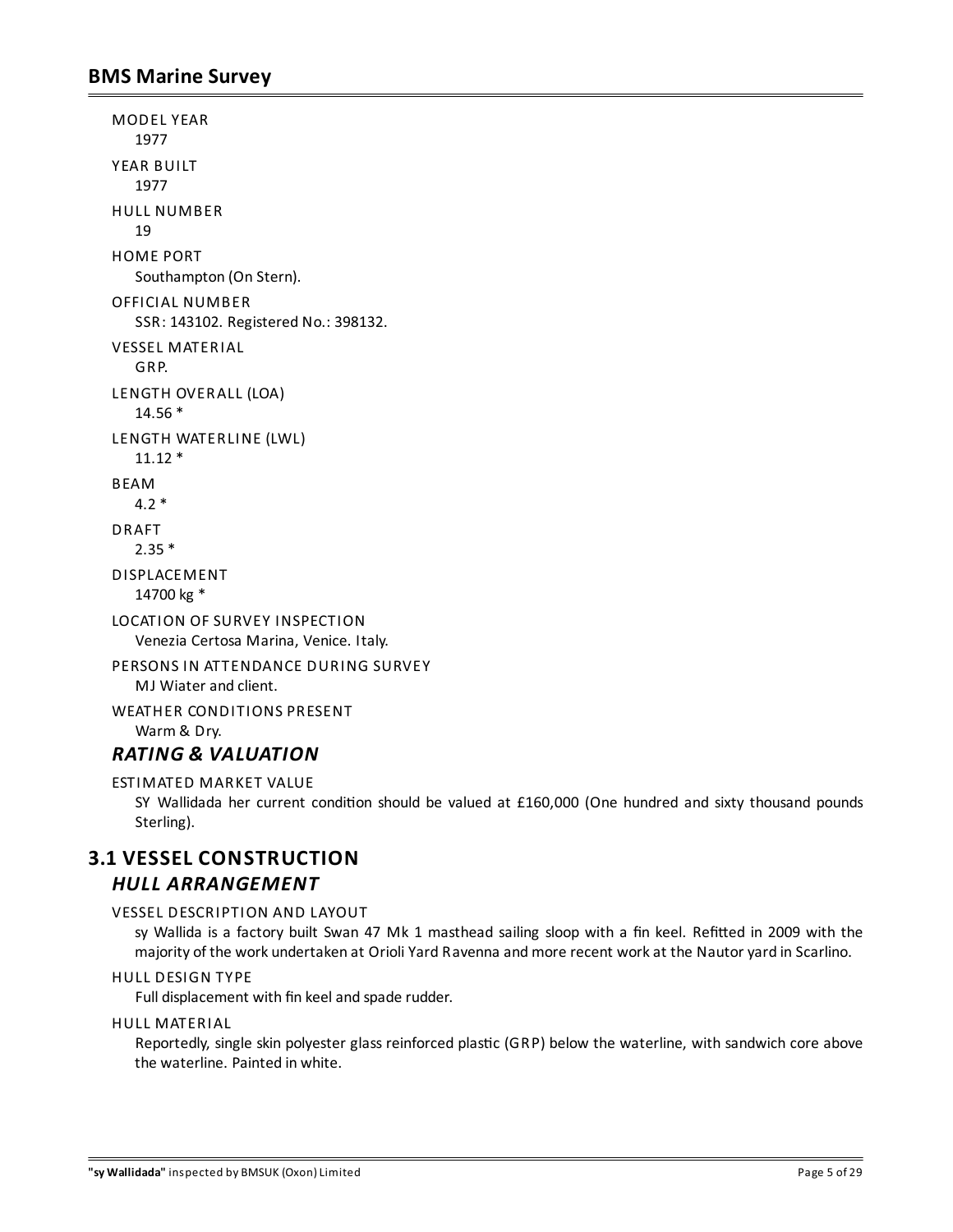### TOPSIDES

The hull was measured at approximately 1-meter points from the stern and growth scraped back in vertical strips of approximately 10cm width. Measured with a Tramex capacitance moisture meter. Approx.. measurement of dry laminate above the waterline was 10 Green sector on GRP setting. The topside surfaces were hammer tested.

### HULL BELOW WATERLINE

The underwater surfaces were free of repair or indentation. Small area, approximately 1 cm2 of exposed laminate just fwd. of the paddle wheel log transducer.

### <span id="page-5-0"></span>**[FINDING](#page-25-0) B-1**

### EXTERIOR FINISH

White gelcoat, with light blue boot stripe. Nautor indented cove line. Polished and in very good condition.

### GENERAL EXTERIOR CONDITION

Paint, polished and with shine apart from transom which had visible runs. Verygood. Smallchip on prow.

### TRANSOM

Overhanging S & S transom marked 'Wallida' Southampton.

### BOARDING SWIM LADDER

Light weight boarding ladder stowed in fwd. cabin below bunk.

### BULKHEADS

Athwartships reinforcement enhanced by bulkheads, bonded/tabbed to the hull with FRP (fibre reinforced plastic).

### STRINGERS/TRANSVERSALS

Hull stiffness was reportedly provided by cored fiberglass longitudinal stringers and athwartships transversals.

#### STEM

Sharply raked stem. Anchor locker drain.

#### BALLAST

Lead fin keel 7000 kg. Fitted to hull with stainless steel keel bolts cast into keel. (S&S Swan Association www.classicswan.org)

### STRUCTURAL FRAMES

Not accessible for inspection.

#### BILGES

A painted surface was used in the bilges. Recommend keeping the bilges clean & dry. Some water in aft bilge, reported by owner as rain water from mast.

### GENERAL BILGE CONDITION

Some of the bilge spaces required general cleaning/detailing.

#### BILGE LIMBER HOLES

The limber holes appeared to be appropriately sized and clear, where sighted. Two circular deck drains aft cockpit.

### VESSEL LIST

The vessel did not have any significant listing, during the Survey (a nearly straight waterline was observed).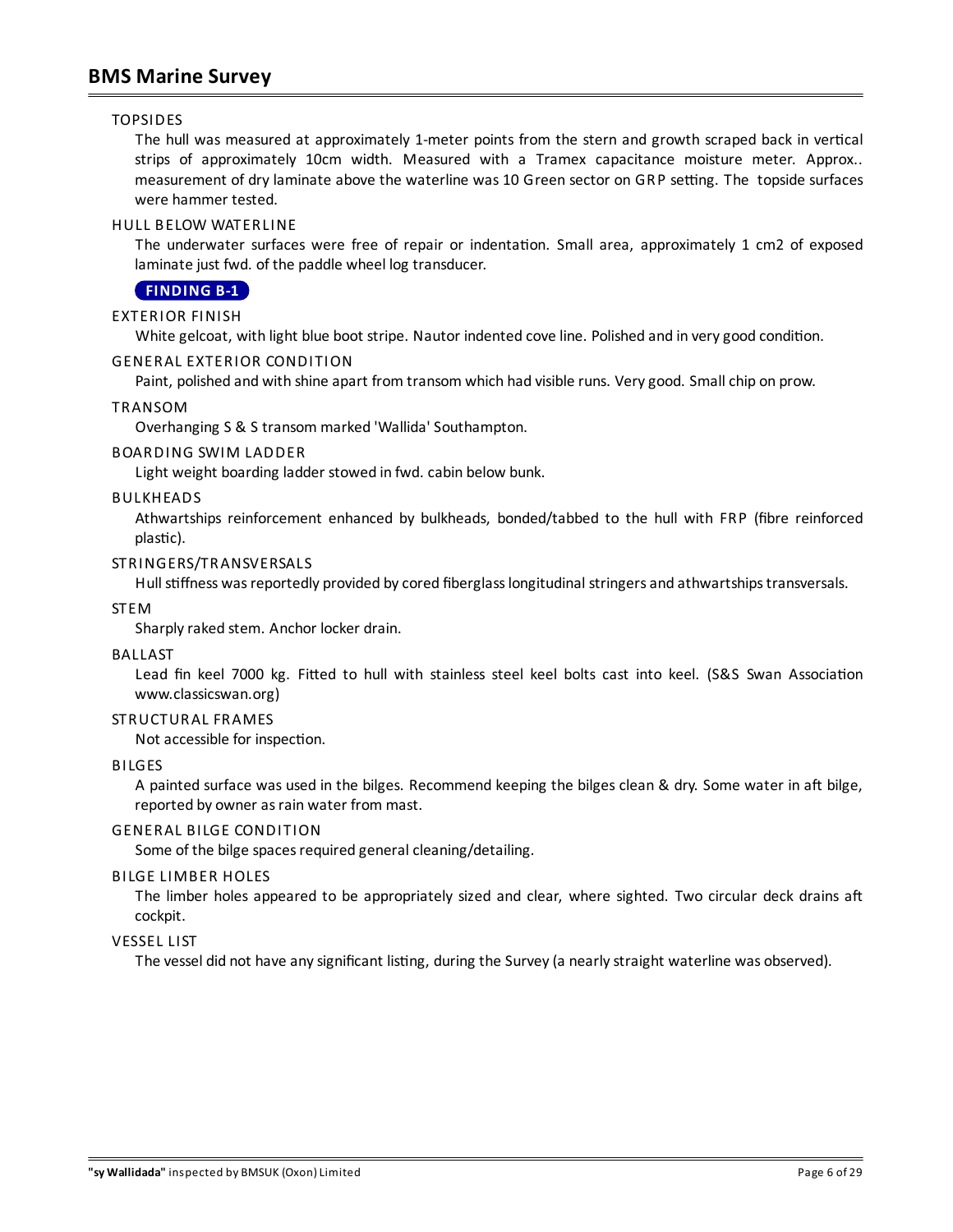### COMMENTS

Electronic Moisture Testing was limited. Boat builders utilize various construction materials, fasteners, coatings, fairings and composites, many of which have been proven to trigger higher conductivity readings and false positive readings for moisture on Moisture Meters. It must be understood that Moisture Meters are designed to detect the "conductivity" of substrates; including moisture, among various other conductive materials, and their ability to detect conductivity can be limited by many factors, such as the depth of the conductive material, air space present in between the laminate and the conductive material, etc. If a more thorough assessment of possible moisture content in the vessel's laminates is desired, it is recommended that a non-destructive Thermal Imaging Survey be performed to the "Infraspection Institute's Standards for the Inspection of Recreational Yachts & Small Craft Constructed of Fiberglass Reinforced Plastic and Composite Materials". Destructive testing may also be considered if a more definitive conclusion regarding possible moisture content is desired.

Readings were midrange approximately 15-20 mid scale, most likely from epoxy barrier coating. Readings were taken every half hour and were falling prior to re-launch.

Hammer tested with NO visual evidence of blistering. The barrier coating was continuing to provide protection moisture ingress.

### *DECK ARRANGEMENT*

### DECK MATERIAL

Reportedly, cored FRP (fibre reinforced plastic) with white gelcoat and diamond textured non-skid. Laid and glued reportedly 12 mm Burmese teak deck. Rebated black polysulphide caulking material. Decks hammer tested and found secure. Nice silvered finish. Wash with salt water to preserve.

### DECKING OVERLAY

originally 12 mm Burmese teak. Laid 2015 \*.

#### TOE-RAILS

Slotted alloy Nautor toe rail.

#### HULL-TO-DECK JOINT TYPE

Appeared to be an overlapping flange type joint. Protected by screwed 'Nautor' style slotted alloy toe rail.

#### HULL-TO-DECK JOINT FASTENERS

Stainless steel screws, where sighted.

### HULL-TO-DECK JOINT REINFORCEMENT

The hull-to-deck joint was fiberglass tabbed internally, where sighted.

### HULL-TO-DECK JOINT BEDDING COMPOUND

Reportedly, Elastomeric Polyurethane compound.

### COMMENTS

No delamination or joint partition observed. Hammer tested. Epoxy tabbing to the stainless steel (S/S) Pbracket observed.

<span id="page-6-0"></span>**[FINDING](#page-27-0) C-1**

### *SUPERSTRUCTURE ARRANGEMENT*

### SUPERSTRUCTURE MATERIAL

Sandwich. Glass reinforced Polyester.

### SUPERSTRUCTURE-TO-DECK JOINT TYPE

The deck house and deck were molded seamlessly with no joint.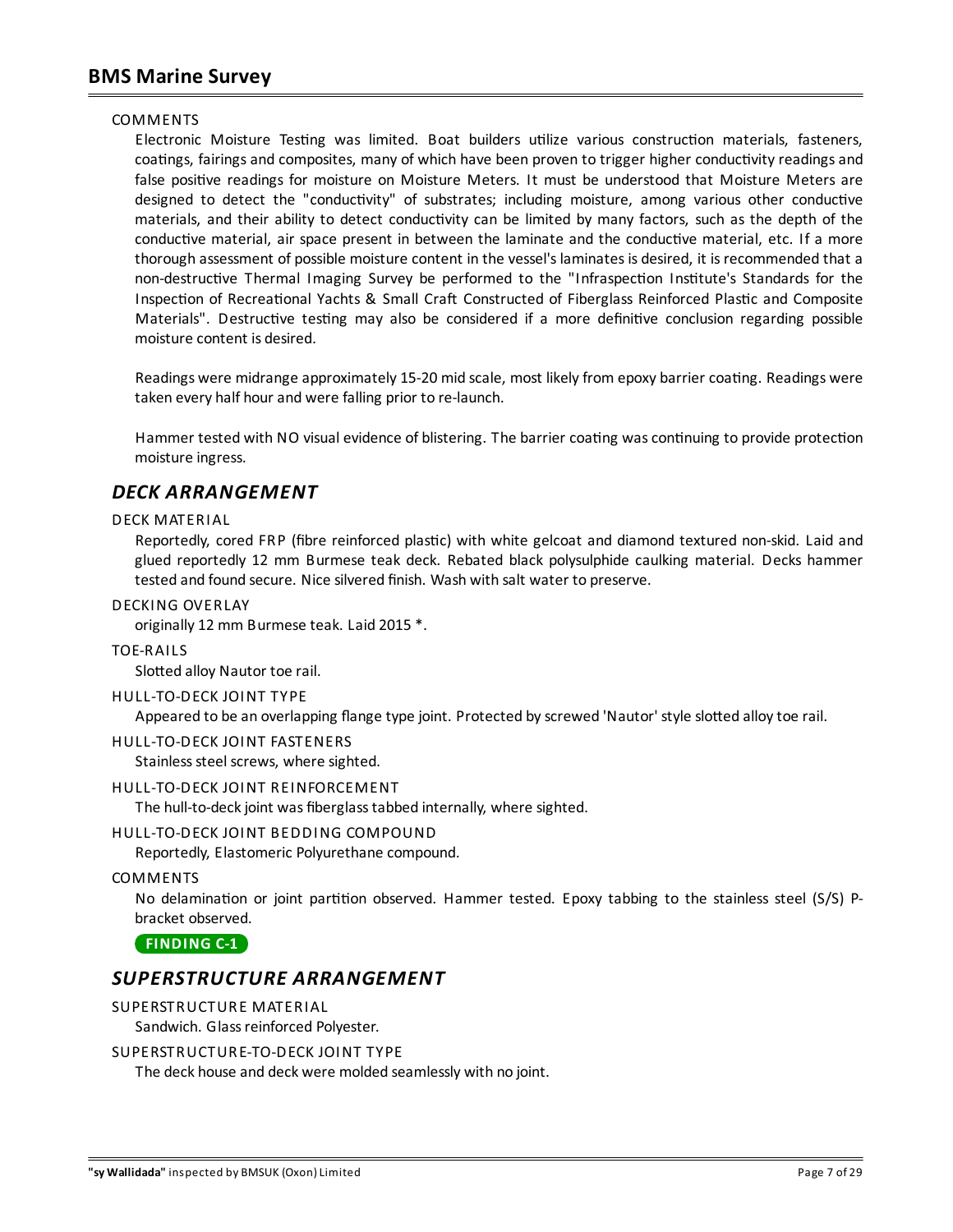### FORWARD COCKPIT BULKHEAD

The centre cockpit was constructed from glassfibre with moulded non slip to floorsand teak seat tops. Cockpit was integrated with the deck moulding and was self draining. Weight testing to the cockpit area indicated no voids or delamination.

### HATCHES, WINDOWS AND DOORS

Fixed and opening accommodation windows. Large sliding fwd. hatch to fwd. cabin. Companionway with small folding blue canvas pram sprayhood in serviceable condition. Sliding flush hatch in aft cockpit to aft cabin.

# **4.1 HULL DECK & SUPERSTRUCTURE**

### EXTERNAL HULL SURVEY

The vessel was sighted from various angles and found true and fair. The vessel was supported on a wooden block and held in the slings by a crane.

### MID SHIP SECTION

Rounded IOR design.

### MOISTURE READINGS

Electronic Moisture Testing was limited. Boat builders utilize various construction materials, fasteners, coatings, fairings and composites, many of which have been proven to trigger higher conductivity readings and false positive readings for moisture on Moisture Meters. It must be understood that Moisture Meters are designed to detect the "conductivity" of substrates; including moisture, among various other conductive materials, and their ability to detect conductivity can be limited by many factors, such as the depth of the conductive material, air space present in between the laminate and the conductive material, etc. If a more thorough assessment of possible moisture content in the vessel's laminates is desired, it is recommended that a non-destructive Thermal Imaging Survey be performed to the YDSA and IIMS Standards for the Inspection of Recreational Yachts & Small Craft Constructed of Fiberglass Reinforced Plastic and Composite Materials". Destructive testing may also be considered if a more definitive conclusion regarding possible moisture content is desired.

### ANODES

Shaft anode. Would benefit from relocating closer to P-bracket. 300 x 15 scintillated bronze 'Sea ground' bonded grounding plate for SSB. The propeller normally has a boss anode which had been replaced by a screwed Teflon boss.

### <span id="page-7-0"></span>**[FINDING](#page-25-1) B-2**

THROUGH HULL FITTINGS

14 integral moulded spigot through hulls and two plastic flanged fittings. 16 in total below waterline.

### HULL SEA-STRAINERS

One for engine raw water.

DRAINAGE THROUGH-HULLS

Above waterline.

### **5.1 STERN GEAR**

### PROPELLERS

Three bladed Max Prop approx. 45 cm diameter. Note boss anode has been replaced with a white plastic dummy.

### <span id="page-7-1"></span>**[FINDING](#page-25-2) B-3**

### PROPELLER SHAFTS

Tapered stainless steel shaft 38 mm dia to fit Max Prop.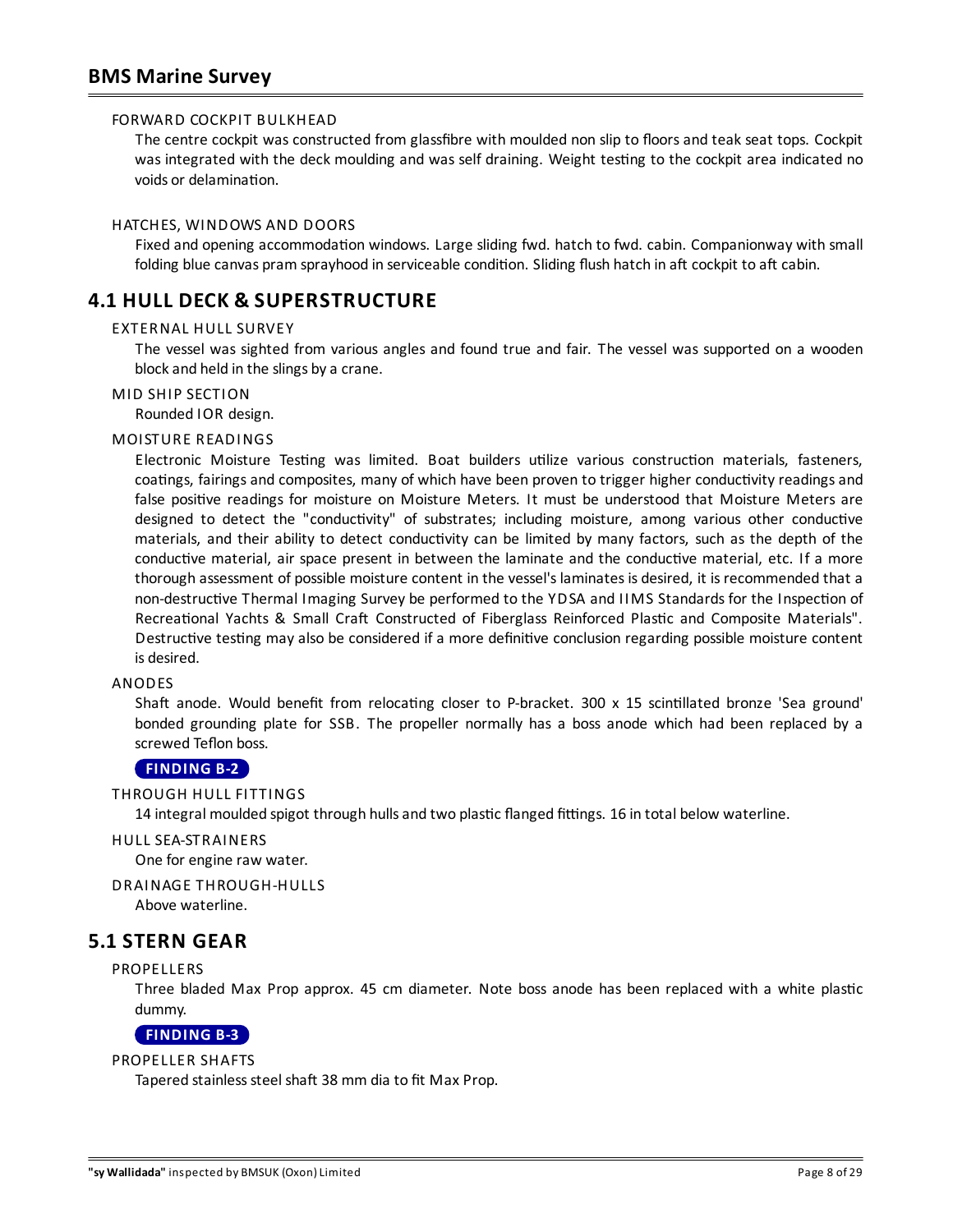### BEARINGS

Minimal movement detected by physically heaving shaft. Indicating good alignment and cutlass bearing condition.

### RUDDER MATERIAL

Sandwich construction moulded onto S/S rudder stock with splines. Rudder filled with foam (Manufacturers Info.)

### RUDDER MOUNTING

Exterior rudder assemblies mounted to transom. Upper bearing and middle pintle bearing. No movement.

#### HULL SKEGS

Fiberglass vertical skeg glassed to the hull.

### RUDDER & SHAFT ANODES

Shaft anode bolted to shaft.

### <span id="page-8-1"></span>**[FINDING](#page-26-0) B-4**

### THROUGH HULLS

Sixteen through hull fittings below the waterline. Fourteen spigot type moulded to laminate amd two plastic through hull fittings. Engine raw (Cooling) water intake with yellow metal grill.

### COMMENTS

The stern gear was examined externally - without opening up - and was found in superficially good condition. The propeller shaft was not drawn for survey, but the tail end was examined as far as possible and no signs of surface flaking, fatigue or fretting corrosion or cracking of the shaft could be seen. The propeller was not removed from the shaft nor was the cone examined.

The shaft in way of the propeller boss and bearing was specially examined and no sign of crevice corrosion developing noted but the non-existence of this defect or serious wear of the shaft inside the stern gland and the condition of the Cutlass bearing cannot be guaranteed as these defects will only be discovered when the system is dismounted for overhaul. All was found good.

Epoxy barrier coating is not well attached to the S/S p-bracket and should be resealed.

<span id="page-8-2"></span>**[FINDING](#page-26-1) B-5**

### **6.1 EXTERIOR EQUIPMENT**

### COCKPIT/AFT DECK EQUIPMENT

Bespoke Swan binnacle/steering pedestal with S/S crash bar which isloose.

### <span id="page-8-0"></span>**[FINDING](#page-23-0) A-1**

### EXTERIOR SEATING

Seating in cockpit and behind helm. Teak bench seat on pulpit. Narrow teak seat on pushpit.

### GENERAL HARDWARE CONDITION

No significant corrosion was observed on the vessel's exterior and below decks & bilge hardware; however, some of the vessel's hardware has developed general corrosion or coating blistering. Recommend refinishing or replacing the hardware and coating metallic components with Collinite Metal Polish, Boeshield T-9, LPS-3 or similar corrosion inhibitor.

EXTERIOR SHOWER

In cockpit Stbd. side.

### CABIN VENTILATION

Four Dorade ventilators with chromed cowls.

DECK COLLAR

Canvas.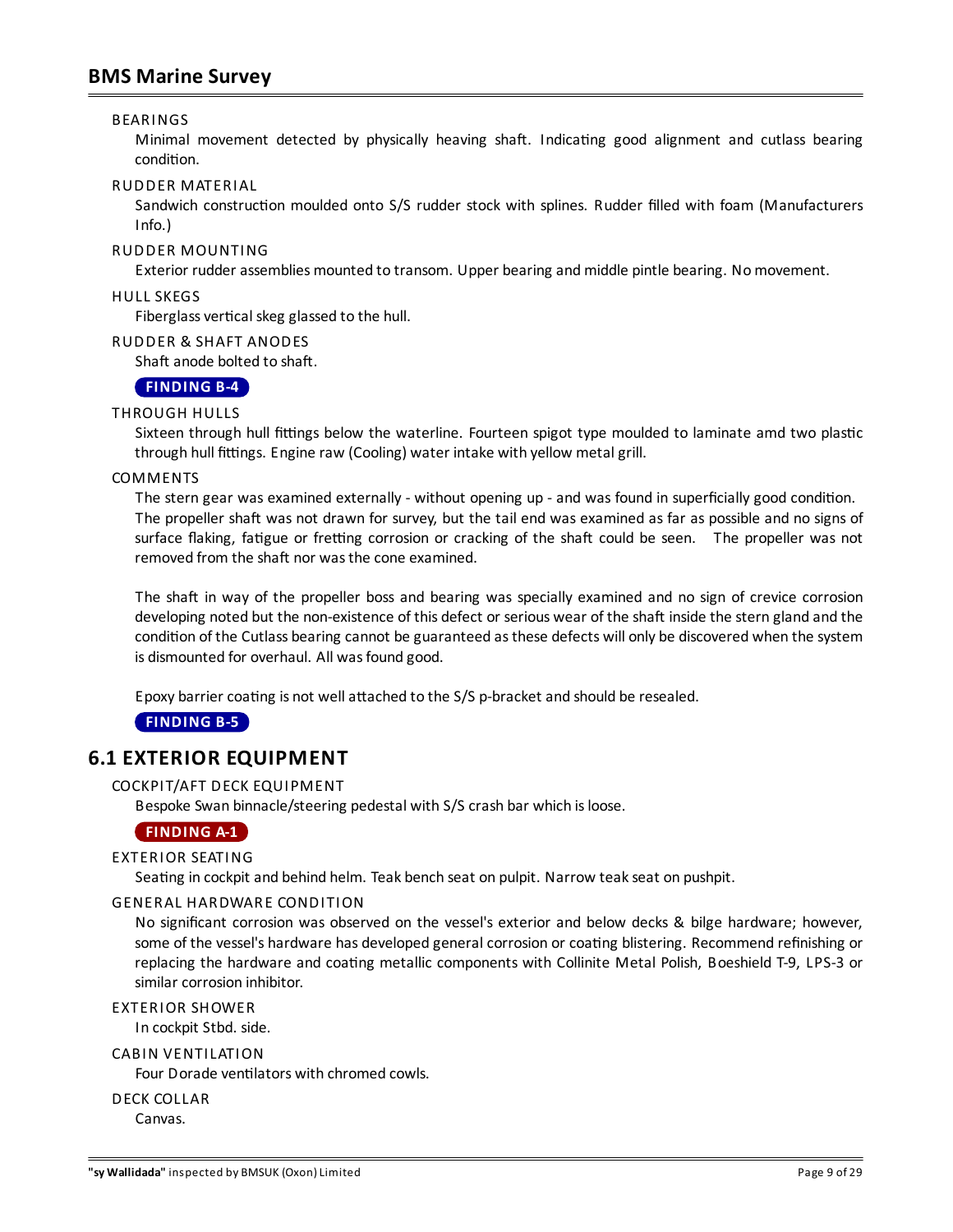### DECK HATCHES

Monitor frequently for signs of leakage.

### WINDOWS

Tinted & tempered, fixed and opening windows. No evidence of leakage. Vessel was not hose tested.

### DECK RAILINGS

Stainless steel railings with cable life-lines and boarding gates ran the perimeter of the vessel. Stbd. gate stanchion removed for repair. 1 x 19 S/S wire lifelines, recommend changing upper wire for plastic covered fibre lifeline. This will protect sails when tacking.

#### BOW RAILING

Stainless steel bow railings integrated into the deck railing. Slight collision damage though serviceable with two S/S pockets for navigation lights.

### SAFETY RAILING

I would strongly recommend install granny bars by mast, which will tidy up lines and stop frapping.

### HAND RAILS/GRAB RAILS

Adequate and serviceable.

### BOARDING PASSERELLE

Not observed.

### DECK DRAINAGE

Large overboard cockpit drains.

### MOORING ARRANGEMENT

Through deck mounted cleats fwd. and aft. Integral fairleads in toe rail. Wooden deck cleats for midship springs.

### ANCHOR PLATFORM

Stowage for anchor fitted at bow with anchor retention line.

### PUSHPIT (STERN PULPIT)

Wrap around two courses of S/S rails with aft gate.

#### EXTERIOR STORAGE

Deck lockers in cockpit for liferaft and warps. Lockable. Aft locker behind wheel with alloy gas locker.

### EXTERIOR DECK ACCESS HATCHES

Two sliding flush acrylic companionway hatches. Padlock fastening. Large sliding hatch for fwd. cabin.

### EXTERIOR COVERS

Small folding pram spray hood for fwd. companionway. Blue canvas. Faded but serviceable.

#### SUN SHADES

Carbon Bimini with four poles and sun shade over cockpit. Not erected or closely inspected. Deck sockets for poles.

#### MOORING LINES

Brown octoplait mooring lines in good condition.

### FENDERS

Four sausage fenders with lines and serviceable socks.

### BOARDING PLANK

No plank overserved. Recommended for stern toomooring common in the Med.

## *DECK EQUIPMENT*

### PRIMARY WINCHES

Two Lewmar 55 ST (Self tailing) two speed. Electric with protected covers. Operated.

### SECONDARY WINCHES.

Lewmar ST Main sheet winch. All other winches Antal ST with customised covers marked Wallidada.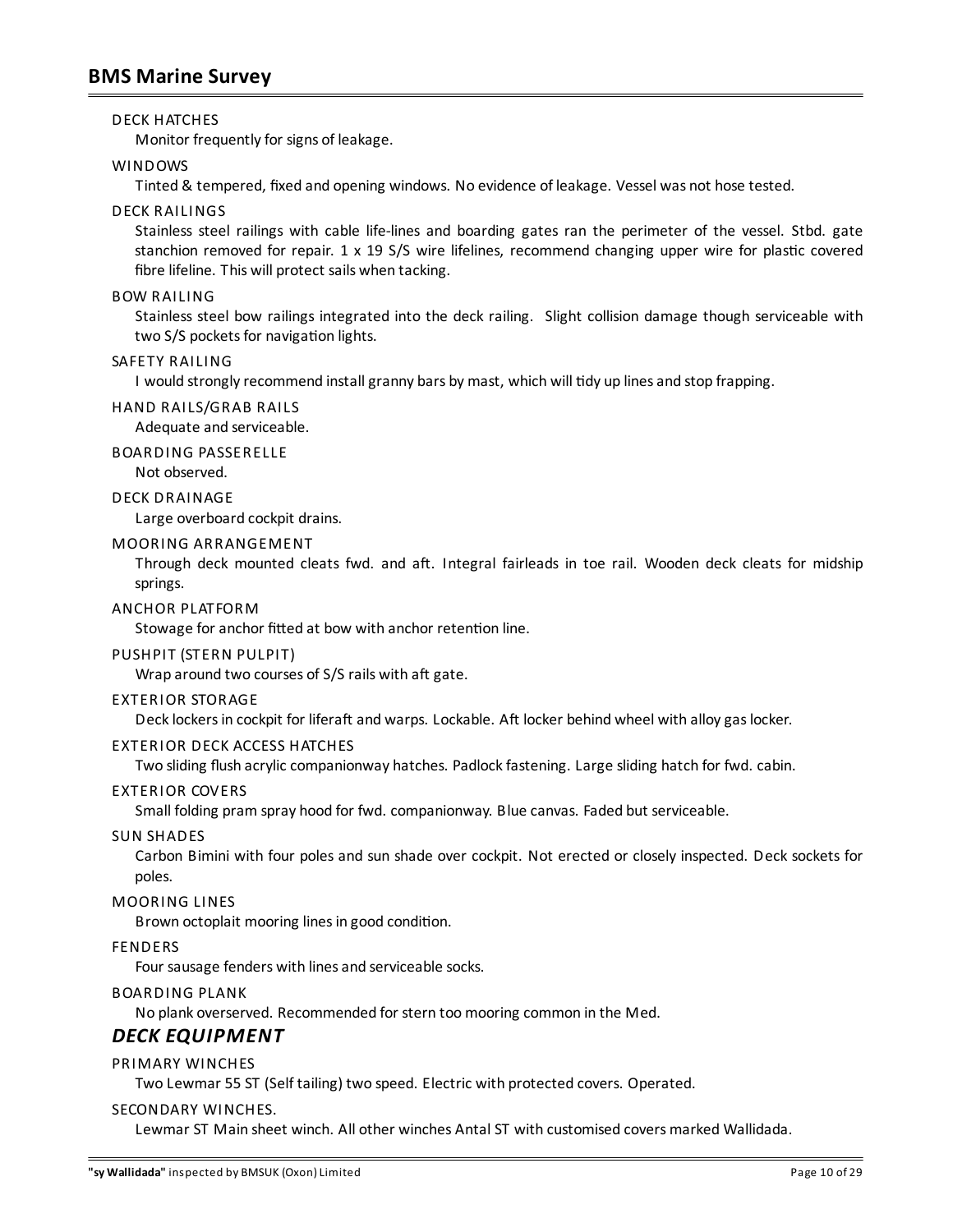### HALYARD WINCHES

Four Antal 45 ST deck winches.

### MAIN SHEET TRACK

Lewmar with outhauls mounted on teak bridge.

### GENOA TRACKS

Single genoa track. Owner reported that previously there were three tracks. Fittings for outhauls for cars but require installing.

### DECK SHEET BLOCKS

Large and substantial double sheeved deck mounted sheet turning blocks. various deck padeyes.

### **COMMENTS**

Owner reported winches serviced annually, though some sounded 'dry'. All serviceable and in very good condition

### *SAILS*

### MAIN SAIL

One sail grey composite main sail with batten cars. In good condition with full length battens and two slab reefs and reefing lines.

### GENOA

One Sail 140% genoa with foam luff and vertical battens. Set and in very good condition. Bamar electric ELF electric furling drum. Operated.

### FORESAILS

Numerous other sails. Owner reported rarely used. Not closely inspected but sample stitching sound.

### COMMENTS

Main and genoa raised and set during sea trial. Not stretched or worn. NB. Earlier comment regarding replacement of upper life line.

## **7.1 RIG**

### **MAST**

Keel stepped aluminium anodised painted mast. Two pairs line spreaders. External mainsail track. Spinnaker track but no uphaul.

### <span id="page-10-0"></span>**[FINDING](#page-27-1) C-2**

### MAST FITTINGS

Antal 46 ST Halyard winch. Twomast steps. Radar dome. Lights. Windex. VHF aerial. Anemometer.

### BOOM

Anodised aluminium slab reefing boom.

### STANDING RIGGING

Rod 12.5 mm mast rigging. owner reported 2011 installation date for rod rigging. Wire D1's. 1 x 19 fwd. and aft inner shrouds. Found loose. Rig requires tuning. S/S lever operated hydraulic backstay tensioner., operated. S/S sprung kicker with rope outhaul. Black carbon fibre short gennaker pole mounted on bow, Slight damage but serviceable. Owner reported carbon fibre spinnaker pole, normally deckstowed but not onboard and jockey pole. The installation of mast pole control tackle would facilitate pole use for downwind sailing and allow mast storage. Forestay replaced 2018 with foil and Banmar electric genoa furling. 1 x 19 12 mm backstay with Navtec hydraulic backstay tensioner. If the SSB is to be re-commissioned then isolators will be required for the backstay to be utilised as SSB aerial.

### RUNNING RIGGING

Generally in good condition apart from genoa sheets which should be end to ended. Mixture of rope types.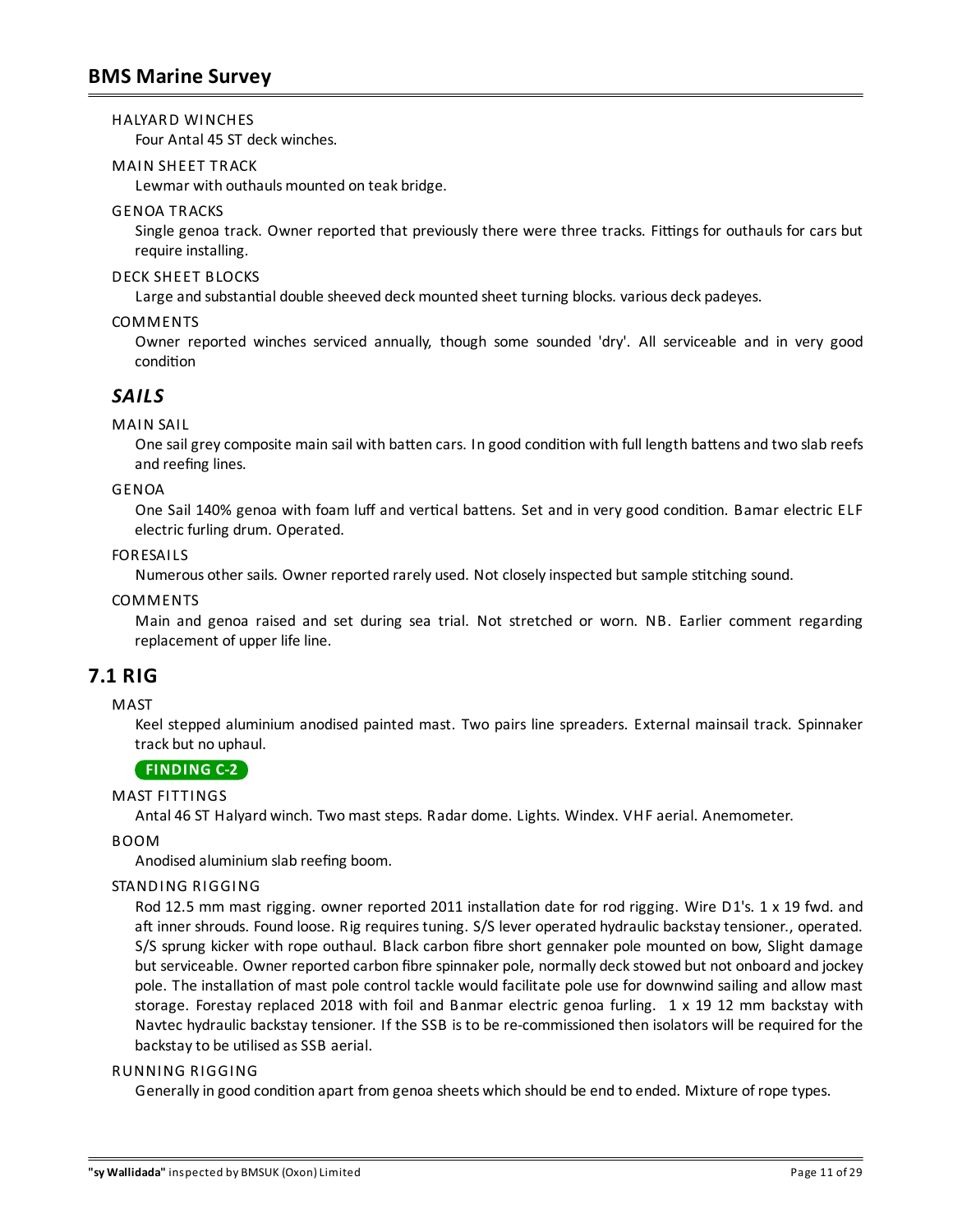SPINNAKER GEAR

Spinnaker pole and whisker pole. Stored on deck. Removable carbon fibre gennaker bowsprit.

COMMENTS

Rig requires tuning as a matter of urgency. Rod rigging is old and replacement is cheaper than removal and xray testing. Strongly recommend replacing rod with 1 x 19 Dyform or similar. D 1's are already wire. Insurers are unlikely to insure rig due to rod riggings age. Dyform replacement approximately £6000 excluding carriage and labour. Can be installed by crew. Bosuns chair observed onboard.

# **8.1 CABIN ARRANGEMENT** *INTERIOR*

### INTERIOR HULL CONDITION

Generally in good condition. No evidence of leaks. However there are areas that would benefit from revarnishing, sole boards etc.

Fwd. cabin with two berths. Short companionway with toilet to Port. Saloon with bespoke folding table. Navigation area to Stbd., galley to Port with door to aft double with ensuite head.

INSULATION

Not observed.

### INTERIOR BULKHEADS

The interior wooden bulkheads/partitions appeared serviceable, where sighted.

#### CEILING HEADLINERS

Headliners of panelled teak. Not standard.

### CABIN SOLE FOUNDATION

Holystone teak effect sole boards. Some a little loose and possibly not original.

#### GALLEY ARRANGEMENT

L shaped with deep sink. Cooker outboard. Storage. Two deep insulated chest fridges.

DINING ARRANGEMENT

Folding table opposite settee.

### ACCOMMODATION ARRANGEMENT

Six fixed. Extra berth on saloon Setee.

### HEAD ARRANGEMENT

Two Jabsco manual marine toilets. Sanitary quality hoses, mall plastic holding tanks with Vetus active charcoal breather filters. Operated.

### SHOWER ARRANGEMENT

Integral showersin the Heads. Not operated.

#### INTERIOR CABINETRY & TRIM

Good quality and operable where tested. waxing of some drawer runners recommended.

#### INTERIOR STORAGE

Extensive.

### INTERIOR MIRRORS

No significant de-silvering was observed on the interior mirror's reflective coatings.

### GENERAL INTERIOR & SOFTGOODS CONDITION

The general maintenance of the vessel's interior appeared serviceable.

### *INTERIOR SYSTEMS & EQUIPMENT*

WATER INTRUSION COMMENTS None sighted.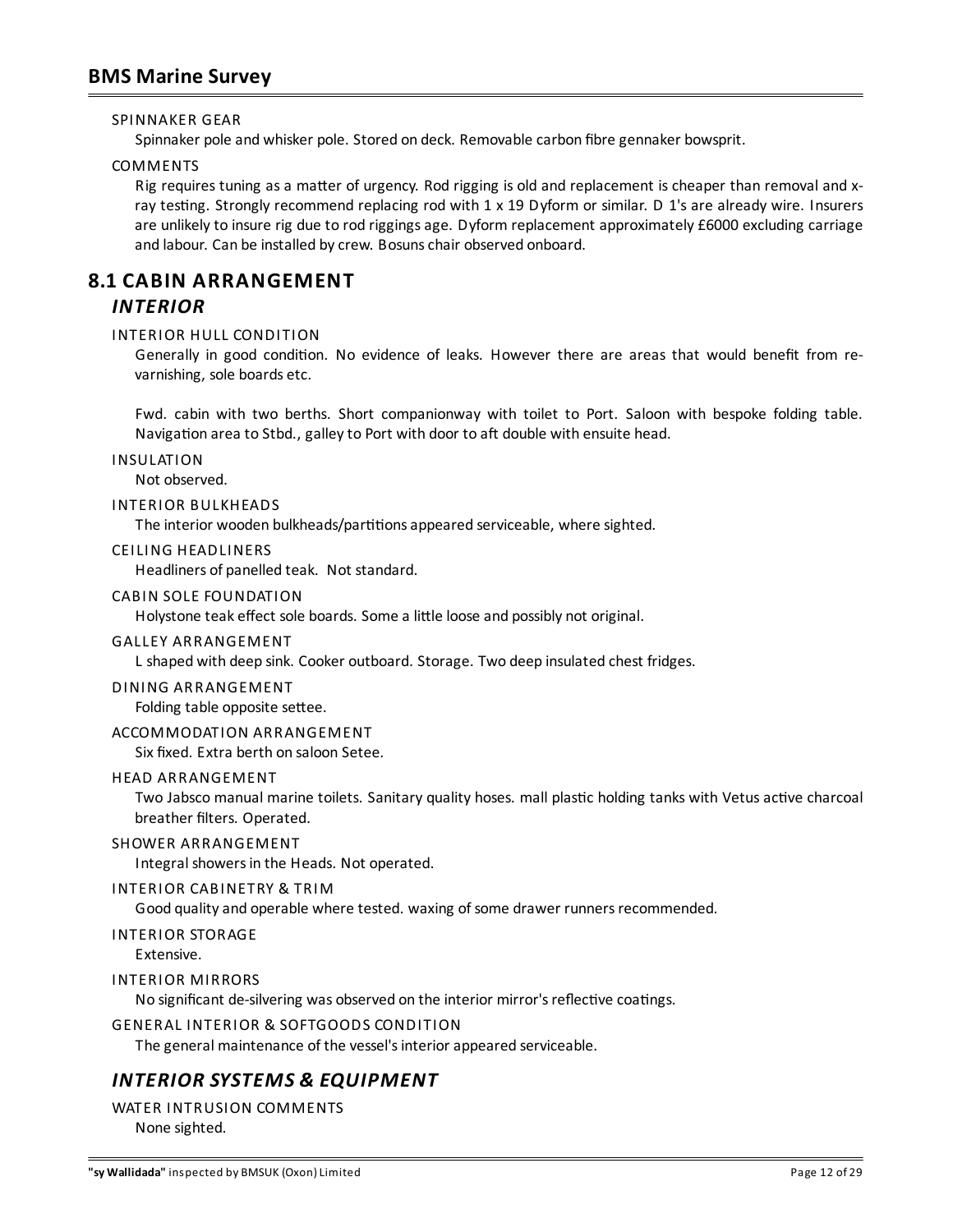### INTERIOR ODOR COMMENTS

None.

### LIGHTING

12 Volt DC lighting fixtures. All LED apart from two lights left for posterity.

### CABIN VENTILATION FANS

Effective 12 Volt DC electric ventilation fans were installed in the vessel.

# *GALLEY EQUIPMENT*

### REFRIGERATION

Two Refrigerator/Freezer. Cooled with 12 volt compressors and skin cooling heat exchangers. Aft only operated.

OVEN

New can gimballed three burner stove with oven and grill. Crash bar. Gimbal lock. Custom saucepan holder.

### GALLEY SINK

Deep s/s sink with foot pump for salt and fresh. Both head sinks have foot pumped fresh water and pressurised supply.

## *CABIN HEATING*

### DIESEL HEATER

The Webasto diesel fired water heater had been removed.

### **COMMENTS**

NO cabin heating.

### **9.1 PROPULSION & MACHINERY SPACE** *PROPULSION SYSTEM*

ENGINE MODEL Yanmar 4JH2E

MANUFACTURE DATE Unknown.

ENGINE HORSEPOWER 37.5 kw @ 3600 RPM.

NUMBER OF CYLINDERS Four (4) in-line configuration.

### ENGINE STARTER VOLTAGE RATING

12 Volt from dedicated starting battery below saloon sole by fwd. companionway.

### ENGINE HOURS

Owner statesapprox. 6000 from 'his head'. No counter.

### <span id="page-12-0"></span>**[FINDING](#page-27-2) C-3**

### ENGINE SERIAL NUMBERS

08779

### ENGINE INSTRUMENTATION

Main engine instrument gauges were installed at the helm. Appeared to be working. Alarms not tested.

### ENGINE EXHAUST SYSTEM

Lagged wet exhaust with silencer exiting at stern.

### ENGINE COOLING SYSTEM TYPE

Closed reservoir type cooling with raw water cooled exhaust.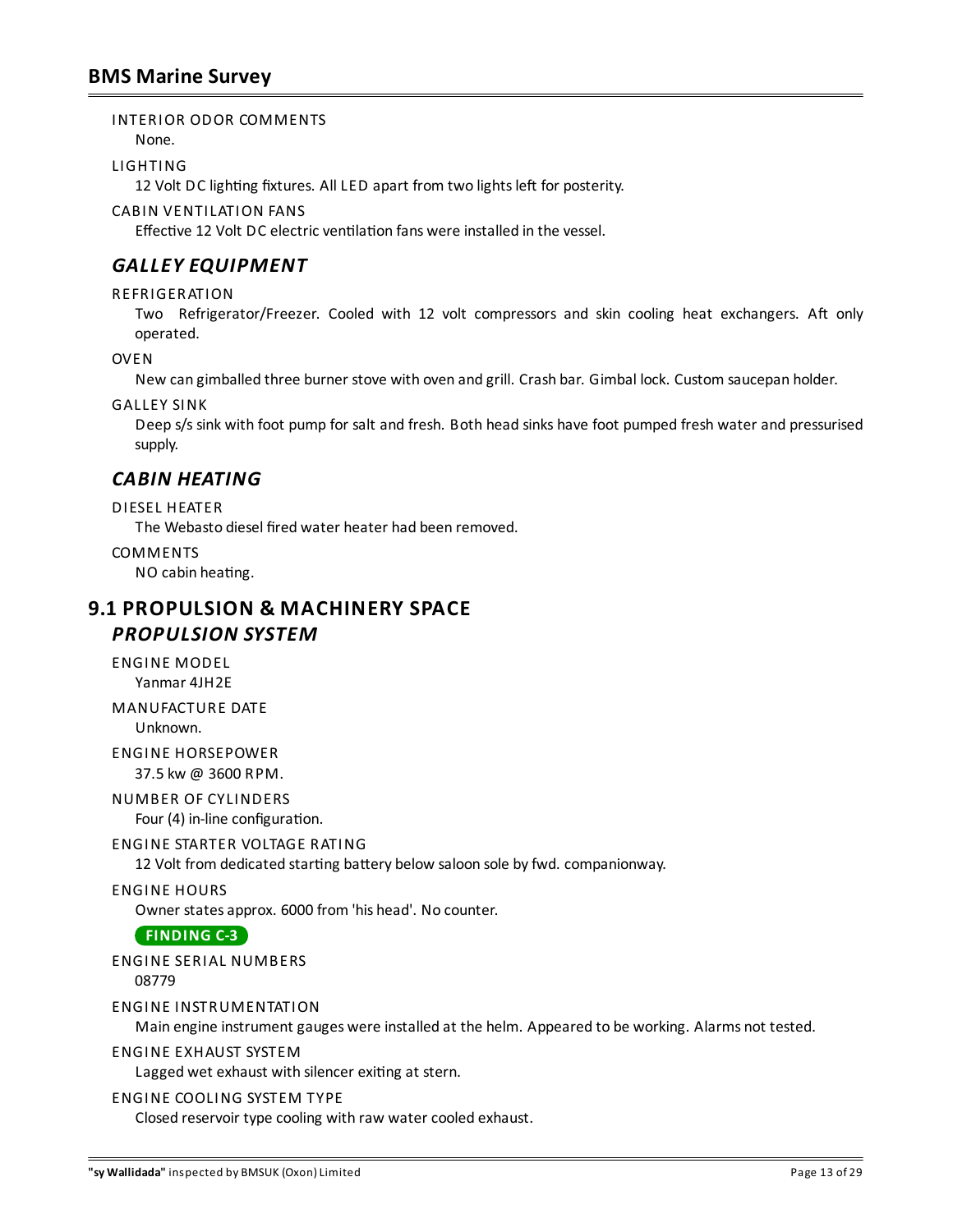### ENGINE DRIVE BELTS

Belt & pulley condition was hindered due to poor access.

THROTTLE & SHIFT CONTROLS

Single lever morse lever control. Neutral switch broken.

### <span id="page-13-0"></span>**[FINDING](#page-26-2) B-6**

### ENGINE BED MOTOR MOUNTS

Adjustable motor mounts on cored fiberglasslongitudinal engine bed stringers.

### ENGINE BED SUMPS

Integrated drip sump under the engine.

### MAIN ENGINE OIL LEVEL

Normal levels were observed on the engine sump dipsticks.

### ENGINE SPACE CONDITION

Clean with good access.

### *TRIAL RUN INFORMATION*

### ENGINE STARTUP

The engine started without excessive cranking or excessive exhaust smoke.

### VIBRATION COMMENTS

No significant hull or running gear vibrations were observed while underway.

### ENGINE PERFORMANCE

The engine ran smoothly without excessive vibration or exhaust smoke and was audibly smooth.

### TRIAL RUN CONDITIONS

An inshore trial run was performed in calm conditions.

### *MACHINERY & BILGE SPACE EQUIPMENT*

### ENGINE SPACE VENTILATION

Natural air flow ventilation was provided by aft cockpit side vents.

### SEACOCKS/SEA-VALVES

Raw water seacocks were Blakes bronze alloy ball valve type. Lubricate, exercise and monitor frequently. Recommend performing maintenance on all seacocks & sea-strainersannually (disassemble, inspect, clean and lubricate). It isalso recommended that all below the waterline and near the waterline thru-hulls have a proper sized wooden plug attached to function as an emergency plugging device.

### RAW WATER STRAINERS

Plastic with sight glass and underwater scoop strainers.

### **HOSES**

Appeared serviceable, where sighted. Monitor frequently for dry cracking, degradation, damage or chafing.

### HOSE CLAMPS

Double clamped where sighted, except where noted. Always recommend installing corrosion resistant marine grade stainless steel T-bolt type hose clamps and/or solid banded (non-open slotted) hose clamps where appropriate.

### MACHINERY SPACE INSULATION

Aluminized Mylar faced foam, thermal & acoustical insulation was installed in the engine room.

### TOOL BOX

A tool locker in aft cabin to assist with onboard repairs.

#### **SPARES**

Amount of spares being sold with the vessel unknown. Recommend carrying spare drive belts, raw ware pump impeller, oil and diesel filters and lubrication oil and ATF fluid for gearbox. waterproof grease for stern gland.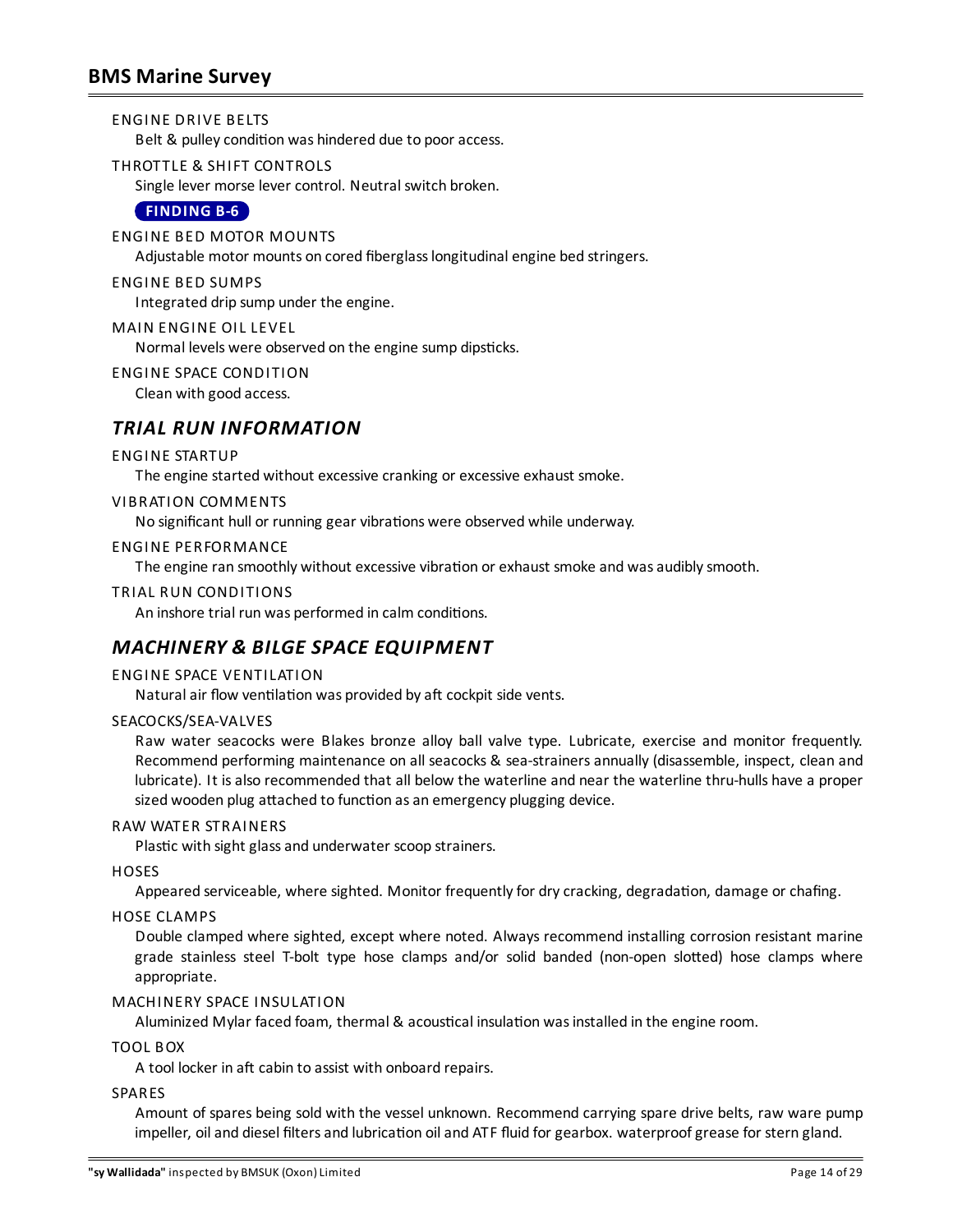# *TRANSMISSIONS / GEARS / DRIVES*

DRIVE SYSTEM TYPE

Direct Drive.

TRANSMISSIONS/GEARS

Borg Warner Velvet Drive. Operated smoothlyin ahead and astern.

### GEAR CONTROLS

Single lever incorporated with engine control from helm.

### PROPELLER SHAFT SEALS

Volvo lipless ceramic seal. See comments.

### COMMENTS

Vetus ceramic shaft seal. These units require 'burping' on re-launch to expel air from seal.

# **10.1 FUEL SYSTEMS**

FUEL SYSTEM TYPE Diesel.

FUEL TANK MATERIAL Stainless Steel.

### NUMBER OF FUEL TANKS Two (2).

FUEL TANKAGE CAPACITY

2 x 90 litres. 1 x 220 litres. 310 litres in total. Capacity which is greater than other 47's was achieved by converting two water tanks to diesel.

### FUEL LEVEL MONITORING

Gauge at helm. Accuracy not verified.

# FUEL TANK MANUFACTURER LABELING

Custom Nautor construction.

### FUEL TANKAGE SECURING

Stainless Steel straps with chafe protection.

### FUEL FILL LOCATION

On deck with overboard drainage.

### FUEL FILL MARKING

The deck fuel fill fittings were clearly marked as to fuel type.

# FUEL TANK VENTILATION

On upper topside aft. Gauze vent.

### FUEL FILL HOSE/PIPE

Flexible hose marked ISO 7840.

### FUEL SHUT-OFF VALVES

Ball valves below aft saloon sole.

# FUEL MANIFOLD VALVES

Below aft saloon sole.

# MAIN ENGINE PRIMARY FUEL FILTERS

Spin on canister type filter/water separator. Service date unknown.

### MAIN ENGINE SECONDARY FUEL FILTERS

Engine mounted Secondary Fuel Filter.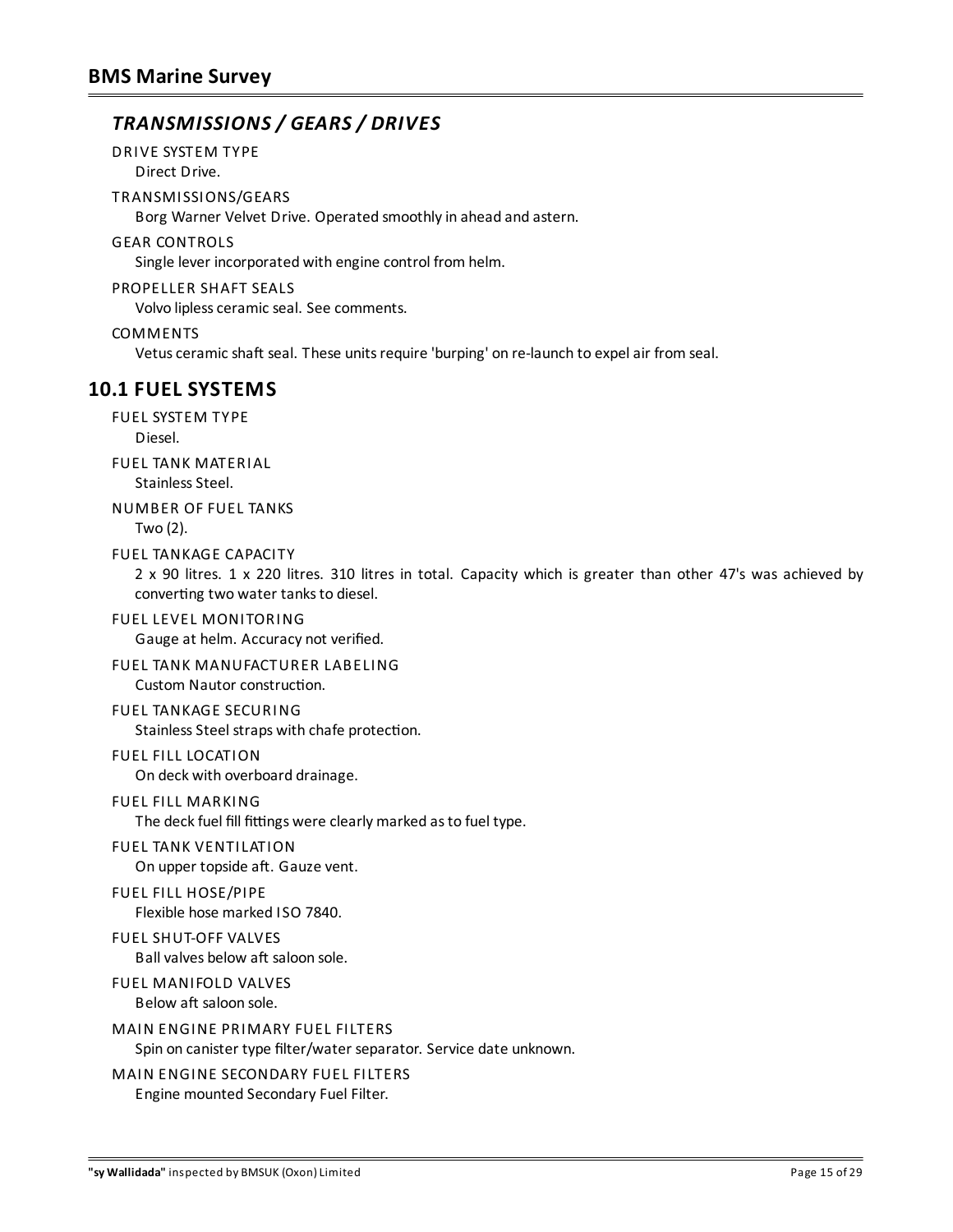### COMMENTS

There was no service information sighted onboard. I would strongly recommend servicing the engine and replacing all filters if required. Keeping the fuel tank topped up reduces condensation and water build up in the fuel tank. Tank drain valve observed.

# **11.1 ELECTRICAL SYSTEMS** *DC ELECTRICAL SYSTEMS*

DC SYSTEMS VOLTAGE

12 Volt systems.

### BATTERIES

Service/house bank. Five 120 ah lead acid batteries. 2020. Located under aft saloon sole in ventilated box.

### BATTERY SWITCHES

Under navigators seat.

### MAIN DC BREAKERS

Circuit breaker protection on main electrical panel.

### DC ELECTRICAL PANEL BREAKERS/FUSES

On main panel.

### DC ELECTRICAL SYSTEM MONITORS

Analog DC voltage & amperage gaugesin the main electric panel.

### BATTERY CHARGERS

the owner reported a battery charger which was identified by the fan sound. Located behind main electrical panel. Operation was confirmed by DC & AC voltage and ammeters. Charging capacity unknown.

### MAIN ENGINE ALTERNATORS

Single alternator, Charging output unknown.

#### DC POWER OUTLETS

12 Volt outlet at the nav station.

#### DC SYSTEM WIRING TYPE

Appeared serviceable for intended use, where sighted.

### DC ELECTRICAL/WIRING COMMENTS

Appeared to be well supported and secured, where sighted. Always recommend installing chafe gear at all key friction points where wires/cables and hoses transit the vessel against sharp edges. Also recommend waterproofing all wiring connections that may be exposed to moisture.

### SOLAR PANELS

None. The installation of a solar panel, either mounted on the spray hood or loose on deck is strongly recommended to supply a trickle charge to the batteries. Victron MTTP unit recommened.

### COMMENTS

Always recommend verifying that the AC/DC electrical systems have properlysized & rated overcurrent circuit protection and conductor sizes.

High quality Nautor custom installation.

### *AC ELECTRICAL SYSTEMS*

- AC SHORE POWER SYSTEM VOLTAGE 230 Volts AC @ 50Hz.
- AC SHORE POWER PHASE RATING Single Phase.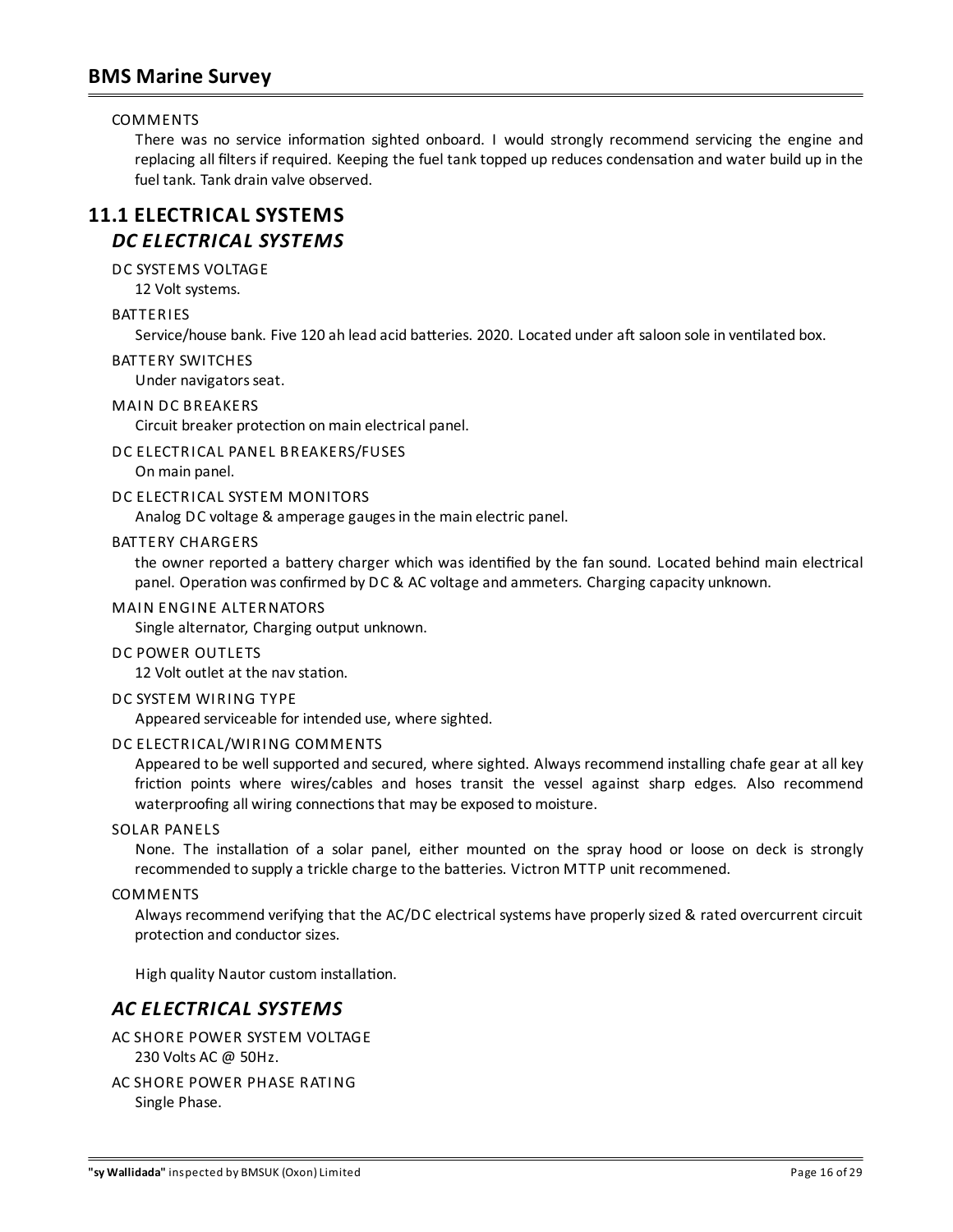AC SHORE POWER INLETS In aft cockpit locker.

AC SHORE POWER CORDS 13 Amp. vinyl shore power cord.

MAIN AC SHORE POWER BREAKERS In aft cockpit locker.

### AC ELECTRICAL SOURCE SELECTOR SWITCHING

There was no AC power selection switch. Attention is drawn to this fact as the inverter is 1000 watts AC. Isolate all sources of power when working on system.

<span id="page-16-0"></span>**[FINDING](#page-23-1) A-2**

AC ELECTRICAL POWER OUTLETS Continental three pin.

AC SYSTEM WIRING TYPE Appeared serviceable for intended use, where sighted. Nb. No shore power connected.

AC ELECTRICAL/WIRING COMMENTS

The vessel was rewired in 2018 according to owner.

COMMENTS

AC shore power was not made available during the Survey. Outlet polarityand AC systems were not tested.

# **12.1 WATER SYSTEMS** *FRESHWATER SYSTEM*

WATER TANKAGE MATERIAL Nautor high quality stainless steel.

NUMBER OF FRESHWATER TANKS Three (3).

WATER TANKAGE CAPACITY Reportedly, 280 litre (per builder).

WATER TANKAGE LOCATION Various. Under saloon seating.

WATER FILL LOCATION Ondeck.

WATER FILL MARKING Properly marked for water.

FRESHWATER PUMPS Operated demand type.

FRESHWATER ACCUMULATOR TANK Installed according to owner.

FRESHWATER PIPE/HOSE PLUMBING

Reinforced rubber hoses.

COMMENTS

Recommend periodically sanitizing the vessel's water tankage and water delivery systems.

### *HOT WATER SYSTEM*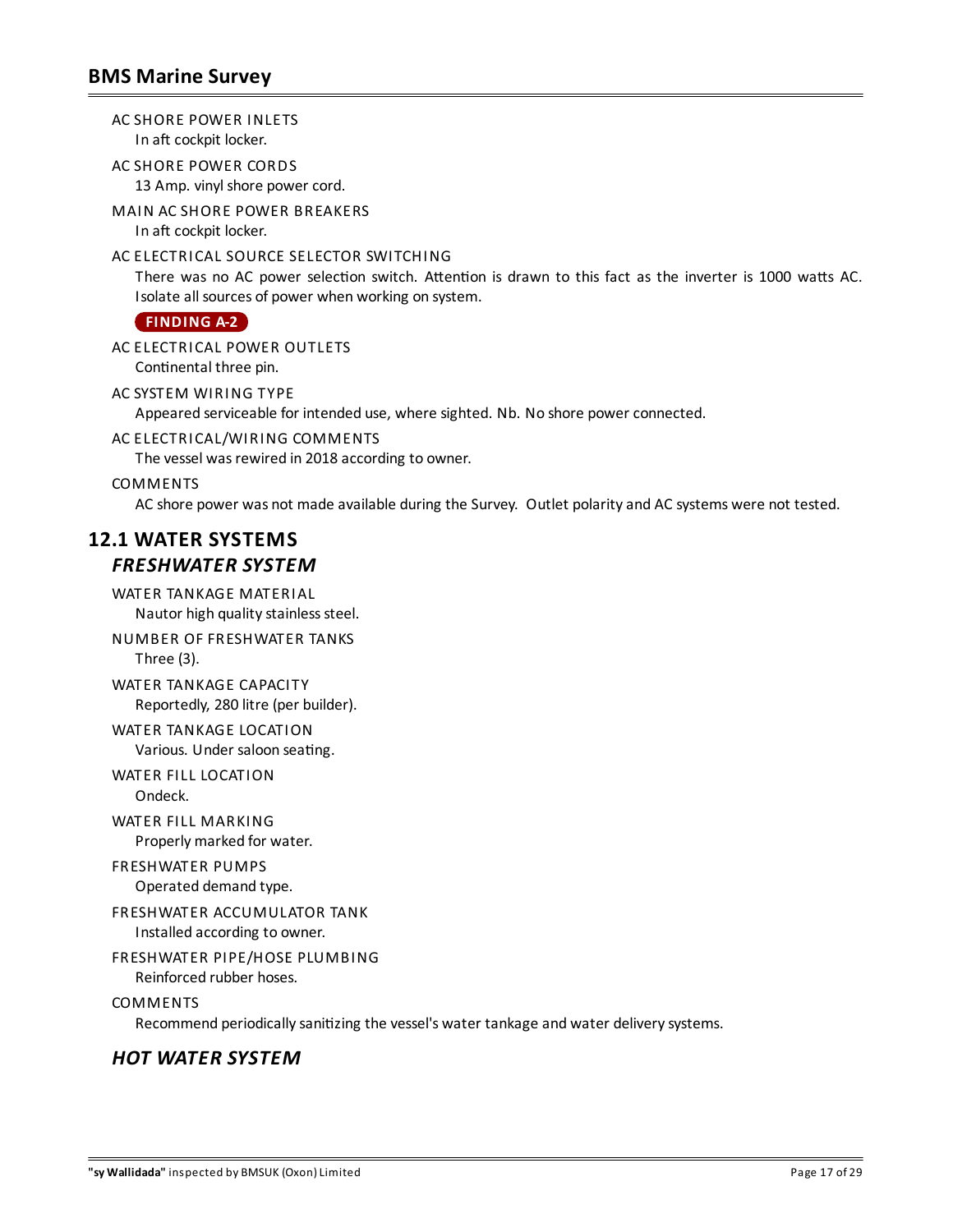### WATER HEATER TYPE

Calorifier from engine only. Owner reports a 230 volt heating element which has not been connected . Leak visible from bottom of tank. The owner reports that the tank was installed in 2021.

<span id="page-17-0"></span>**[FINDING](#page-26-3) B-7**

### *BLACKWATER SYSTEM*

BLACKWATER TANKAGE

two PVC holding tanks. One in locker behind each head. Direct overboard discharge.

BLACKWATER TANKAGE VENTILATION

Active odour filter fitted in-line.

### BLACKWATER SYSTEM DISCHARGE

Directly overboard.

### *GREYWATER SYSTEM*

### GREYWATER TANKAGE

NONE. Apart from bathrooms which had powered and hand pump direct overboard discharge. Galley sink gravity discharge.

### HEAD SINKS

Integral moulded plastic in heads.

### **13.1 STEERING SYSTEMS**

STEERING SYSTEM TYPE Cable steering.

STEERING SYSTEM MANUFACTURER Custom Nautor.

NUMBER OF STEERING STATIONS One (1) helm station at aft cockpit.

### STEERING SYSTEM PULLEYS/CABLES

Appeared serviceable, where sighted. Well greased. Access to quadrant via pull out locker aft double berth.

#### RUDDER STOCKS

Stainless Steel Rudder Stock.

### EMERGENCY STEERING SYSTEM

Emergency tiller connected directly to rudder stock via deck access plate. Check correct plate opening spanner onboard.

### **14.1 GROUND TACKLE**

### ANCHORS

28 kg Stainless steel 'Ultra' plough type anchor stored on single bow roller forward.

### ANCHOR RODE TYPE

90 m of rusty and corroded 10 mm chain. Rode connected to anchor with S/S swivel link. Length of S/S chain on deck. Bitter end not examined.

### ANCHOR WINDLASS

'Lofrans' low profile gypsy. Switch tested only from deck mounted foot switches.

### **15.1 ELECTRONICS & NAV EQUIPMENT**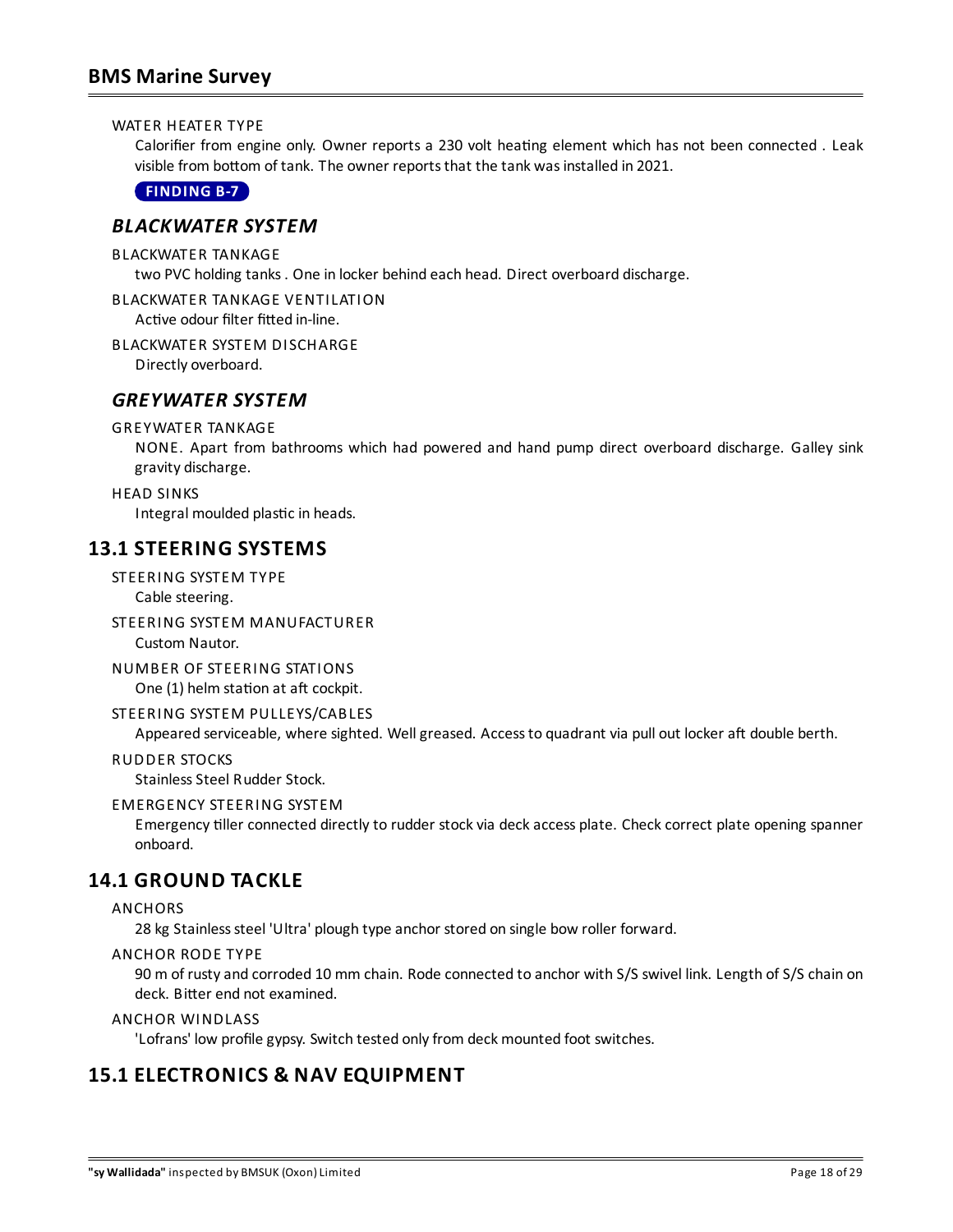### NAVIGATION LIGHTS

All Navigation Lights were not tested.

### <span id="page-18-1"></span>**[FINDING](#page-27-3) B-8**

VHF RADIOS

Raymarine. 240E vhf.

### <span id="page-18-2"></span>**[FINDING](#page-27-4) B-9**

### **COMPASSES**

Danforth Constellation in S/S binnicle. Nb. Earlier comments regarding tightening crash bar/hand hold S/S mounting frame.

LOG

Raymarine multi function. Operated. Paddle wheel transducer.

### DEPTH DISPLAY

Raymarine ST70 Digital Depth Display. Operated. Transduce 70 cm from waterline and 1.90 m from deepest draught.

### WIND

Raymarine ST70 multi page wind instrument. Operated.

### GPS (GLOBAL POSITIONING SYSTEM)

Aerials are mounted underdeck aft Stbd,

### <span id="page-18-0"></span>**[FINDING](#page-24-0) A-3**

### GPS CHARTPLOTTER

Raymarine Chart plotter multi function display located by chart table. All functions tested including radar range TBM and VRM.

### MARINE RADAR

Closed array display incorporated in chart plotter.

### AIS

Installed. Alarms meant AIS was switched off. Investigate reason.

### SHIP'S CLOCK

A working ships clock from the Captain cabin of a wool clipper mounted in saloon with plaque.

### ANTENNAS

See GPS comments.

### **16.1 AUXILIARY GAS SYSTEMS**

### GAS TYPE

LPG (Liquified Petroleum Gas/Propane).

### GAS TANKAGE LOCATION

In sealed alloy locker that drains directly overe board from stern. Loose spare gas bottle, approx. 3 kg in aft locker.

### GAS TANKAGE SPACE VENTILATION

Sealed with overboard drain.

### GAS SHUT-OFFS

Bycooker.

### GAS LINES & FITTINGS

Copper pipe/tubing and flexible hose. Appeared serviceable where sighted but hidden for much of the run. Ifa leak is suspected a gas pressure test by a Corgi certified engineer can be commisioned.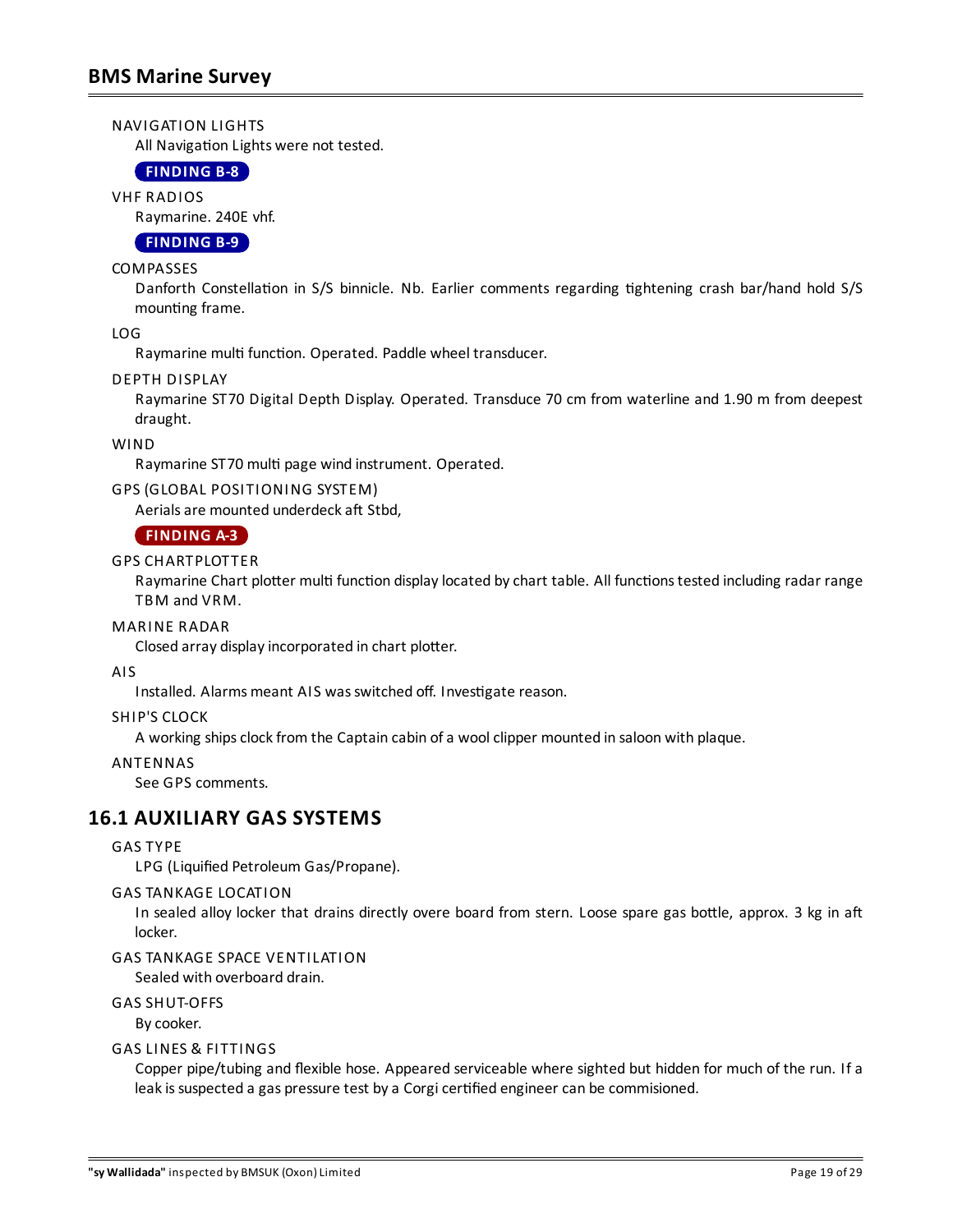### GAS REGULATOR

A Gas Regulator wasinstalled inline though not inspected.

### LPG GAS FUME DETECTORS

Installed. Not tested. Can be checked with a butane lighter once location of head sensor has been achieved. Owner reports operational.

# **16.1 SAFETY EQUIPMENT**

### *SAFETY EQUIPMENT*

### WEARABLE PERSONAL FLOATATION DEVICES

13 (Thirteen) Remploy Commodore automatic gas inflation lifejackets. Individually bagged with harness and line. NO service history.

### <span id="page-19-0"></span>**[FINDING](#page-24-1) A-4**

LIFEBOUYS

White horseshoe type lifebuoy and rail holder located in aft locker.

### <span id="page-19-1"></span>**[FINDING](#page-24-2) A-5**

FIRE EXTINGUISHERS

Two 5A 34B Dry powder fire extinguishers. Service dates unknown. Gauges in green.

### <span id="page-19-2"></span>**[FINDING](#page-24-3) A-6**

FLARES

Flare pack with rusting flares in liferaft locker.

<span id="page-19-3"></span>**[FINDING](#page-24-4) A-7**

### *AUXILIARY SAFETY EQUIPMENT*

### BILGE HIGH WATER ALARMS

None sighted. Highly recommended.

### LIFE RAFTS

EN Six pax valise packed liferaft in dedicated cockpit locker. Next service due: 06/23.

### MAN OVERBOARD SYSTEM (MOB)

Due to the vessels high freeboard and absence of permanently mounted swimming ladder install a Lifesling or Jon bouy MOB system.

### <span id="page-19-4"></span>**[FINDING](#page-25-3) A-8**

### FIRST AID SUPPLIES

None sighted. Highly recommend a full Medical Kit and the periodic renewal of any outdated medical supplies.

### CARBON MONOXIDE DETECTORS

None sighted. Highly recommend installing Carbon Monoxide Detectors inside all of the accommodation spaces.

### SMOKE DETECTORS

None sighted. Install Smoke Detectors inside the accommodation spaces.

SEARCH LIGHT

Hand held torch.

### ADDITIONAL SAFETY EQUIPMENT

TPA'sfound onboard.

### **COMMENTS**

The vessel is currently underequipped with safety equipment.

# *BILGE PUMPING SYSTEMS*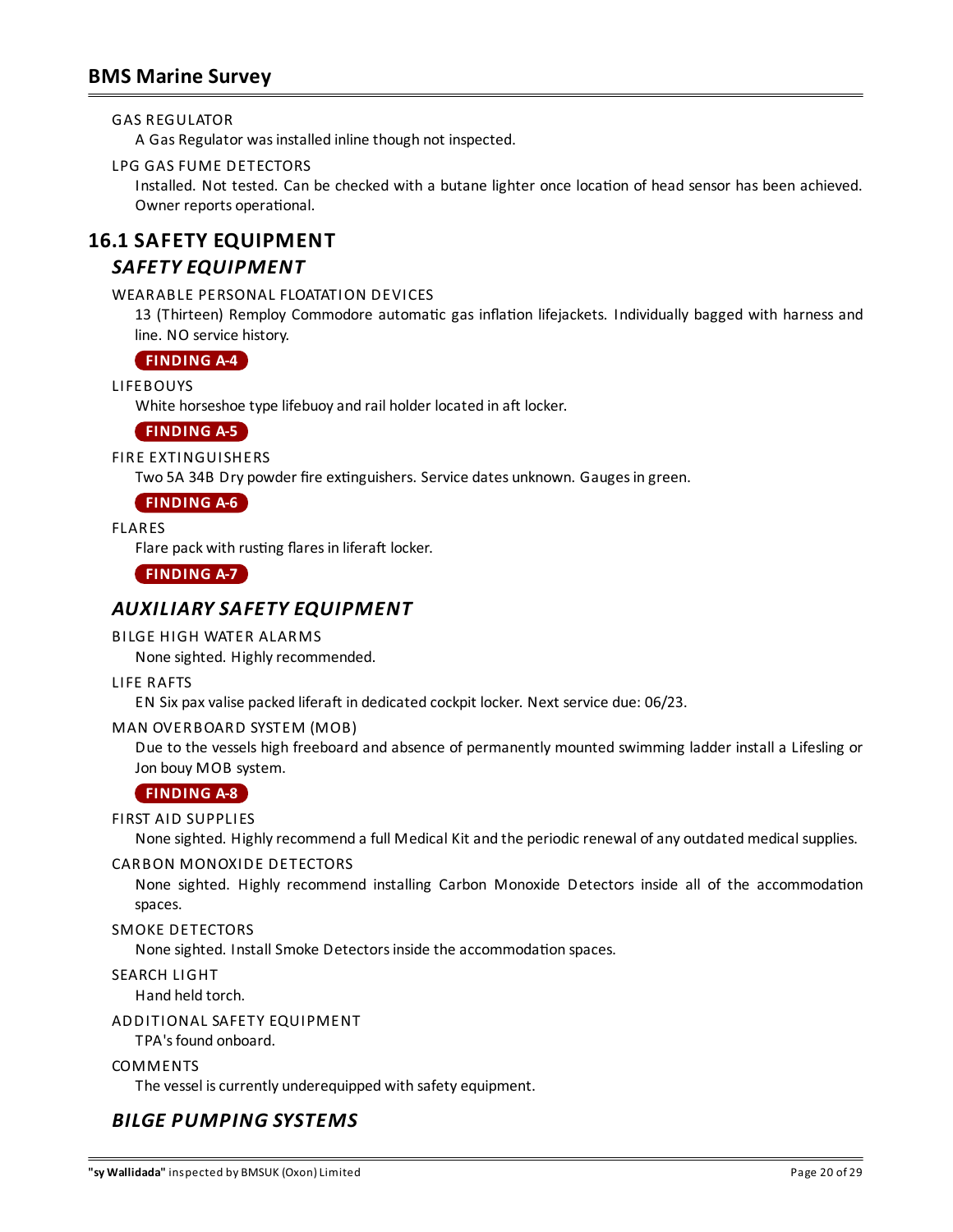### ELECTRIC BILGE PUMPING SYSTEMS

One Whale 200 lph electric pump. Two whale heavy duty hand pumps. Note that the shower sump electric pumps and hand pumps can be utilised in the event of flooding.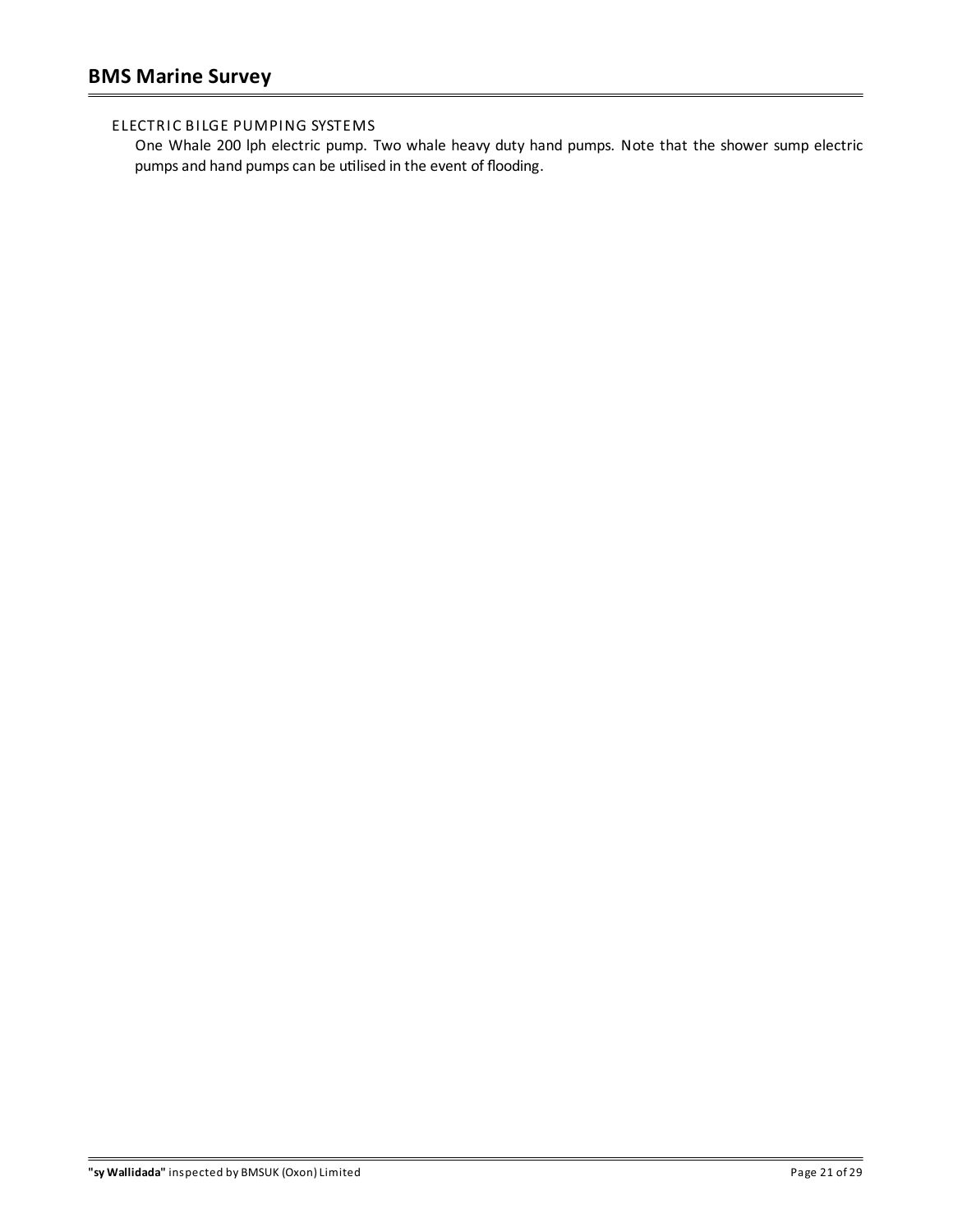# **17.1 SUMMARY**

### VESSEL CONDITION

"sy Wallidada" is in good condition. Once the recommendations listed in this report have been attended to and a annual preventative maintenance schedule adhered to the vessel will continue to give years of service and be an insurable proposition. Underwriters contacted have states they will not accept rig insurance until rod replaced. Cost of Dyform replacement £8000.00.

### STATEMENT OF VALUATION

1. The "FAIR MARKET VALUE" is the most probable price in terms of money which a vessel should bring in a competitive and open market under all conditions requisite to a fair sale, the buyer and seller, each acting prudently, knowledgeably and assuming the price is not affected by undue stimulus. Implicit in this definition is the consummation of a sale as of a specified date and the passing of title from seller to buyer under conditions whereby:

a. Buyer and seller are typically motivated.

b. Both parties are well informed or well advised, and each acting in what they consider their own best interest.

c. A reasonable time is allowed for exposure in the open market.

d. Payment is made in terms of cash in Pounds Sterling or in terms of financial arrangements comparable thereto; and

e. The price represents a normal consideration for the vessel sold unaffected by special or creative financing or sales concessions granted by anyone associated with the sale.

### APPRAISAL METHODOLOGY:

The following method of valuation was used to obtain the FAIR MARKET VALUE of the vessel:

Similarly equipped, same or similar model vessels are shown as sold in recent years and were adjusted for model year and date of sale and averaged together. Brokers contacted.

### A) MARKET ANALYSIS:

The comparable vessels sold on soldboats.com between YEAR to YEAR.

With the upgrades/differences in the subject vessel, I determined to REMOVE 30% to the average of the comparison vessels.

### CONCLUSION:

After consideration of the reliability of the data, the extent of the necessary adjustments and condition of the vessel, it isthe Surveyor's opinion that the "FAIR MARKET VALUE" of the subject vessel is:

### **SY Wallidada One hundred and sixty thousand pounds Sterling.**

[:Est. Market Value :: Text:]

The vessel is being offered with a mooring in a sought after marina which will artificially inflate the asking price. NO comment can be made on the added value as this is unknown to this surveyor.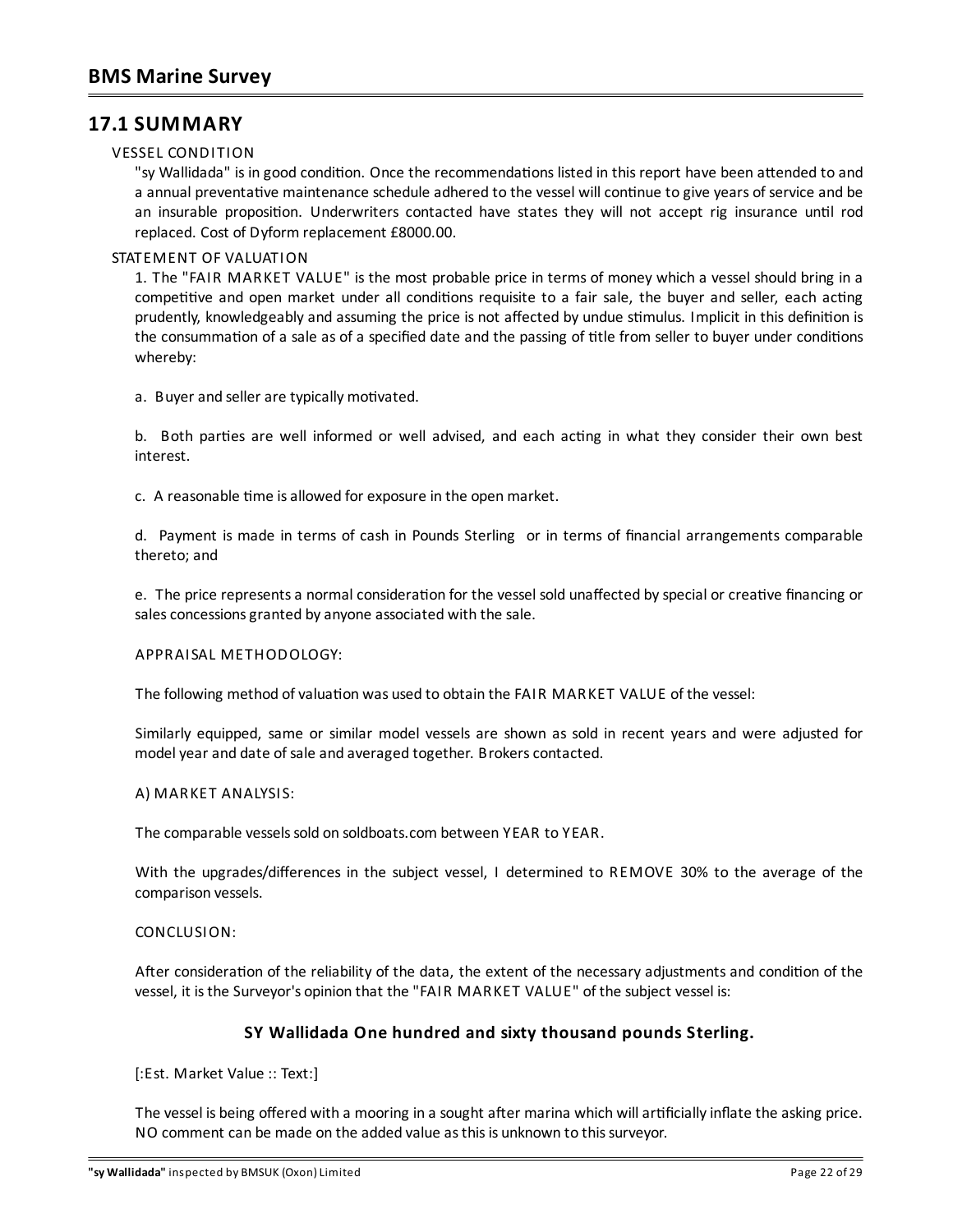### **BMS Marine Survey**

### SUMMARY

In accordance with the request for a Marine Survey of the "sy Wallidada", for the purpose of evaluating its present condition and estimating its Fair Market Value and Replacement Cost, I herewith submit my conclusion based on the preceding report. The subject vessel was personallyinspected bythe undersigned on 14/06/2022. Subject to correction of deficiencies listed in sections A and B, the vessel is considered to be reasonably suitable for its intended use. Other deficiencies listed should be attended to in keeping with good maintenance practices or as upgrades.

### SURVEYOR'S CERTIFICATION

I certify that, to the best of my knowledge and belief:

The statements of fact contained in thisreport are true and correct.

The reported analyses, opinions and conclusions are limited only by the reported assumptions and limiting conditions, and are my personal, unbiased professional analyses, opinions and conclusions.

I have no present or prospective interest in the vessel that is the subject of this report and I have no personal interest or bias with respect to the parties involved.

My compensation is not contingent upon the reporting of a predetermined value or direction in value or direction in value that favours the cause of the client, the amount of the value estimate, the attainment of a stipulated result or the occurrence of a subsequent event.

I have made a personal inspection of the vessel that is the subject of this report.

This report is submitted without prejudice and for the benefit of whom it may concern.

n. ). Wieter

MarkJ. Wiater AMYDSA MIIMS

Principal Surveyor

14/06/2022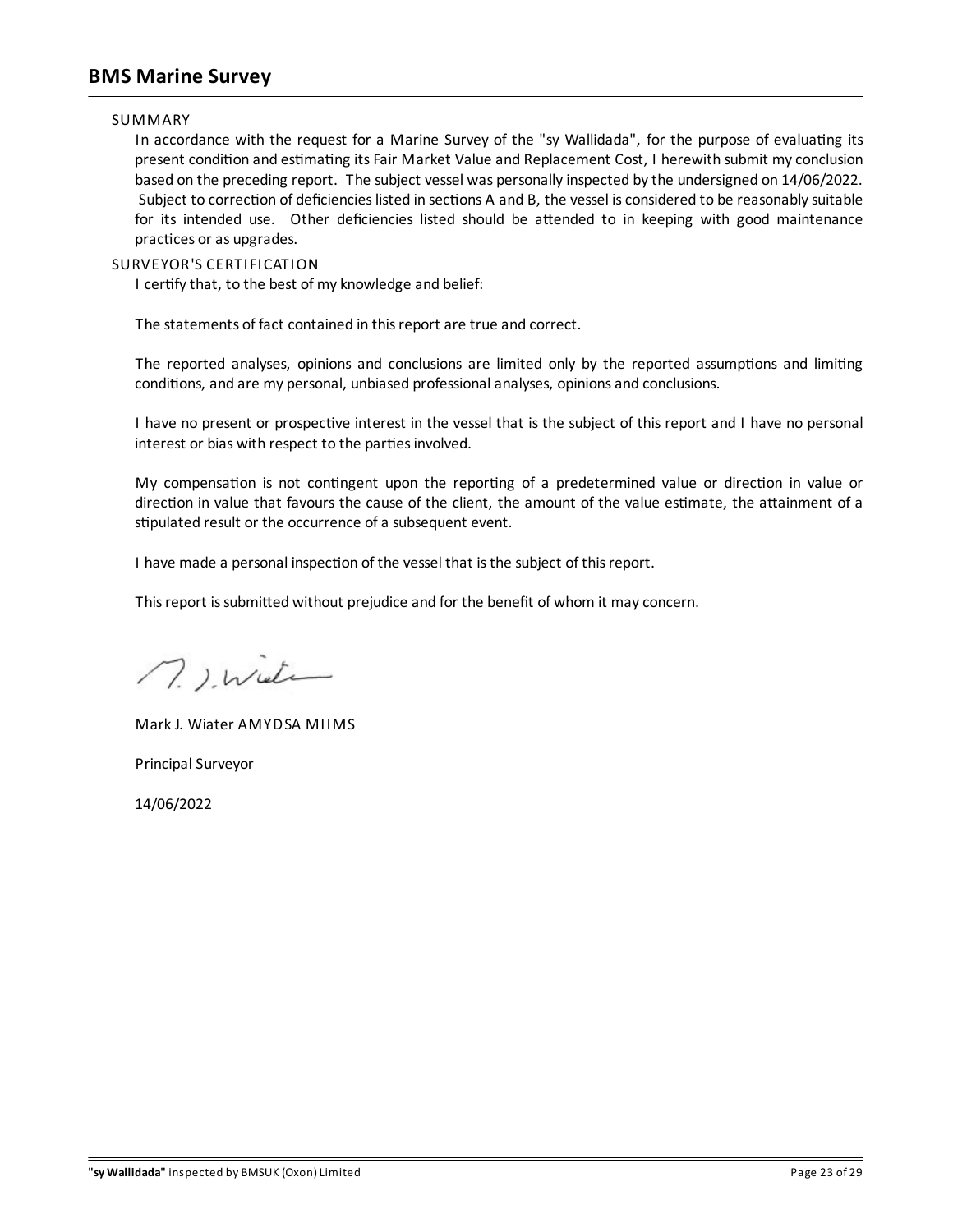# **Findings & Recommendations**

The Findings & Recommendations section is only one section of the Survey Report. If received on its own, this section should not be mistaken as this vessel's full Survey Report.

Deficiencies noted under ''FIRST PRIORITY/SAFETY AND STRUCTUAL REPAIR'' should be addressed before the vessel is next underway. These findings could represent an endangerment to personnel and/or the vessel's safe operating condition.

Deficiencies noted under ''SECONDARY PRIORITY/FINDINGS REQUIRING TIMELY ATTENTION'' should be corrected in the near future, so as to maintain and adhere to certain codes, regulations, standards or recommended practices (and safety in some cases) and to help the vessel to retain its value.

Deficiencies noted under ''SURVEYOR'S GENERAL FINDINGS AND OBSERVATIONS'' are lower priority or cosmetic findings, which should be addressed in keeping with good marine maintenance practices and in some cases as a desired upgrade.

Deficiencies will be listed under the appropriate heading:

- A. FIRST PRIORITY/SAFETY AND STRUCTUAL REPAIR
- B. SECOND PRIORITY/FINDINGS REQUIRING TIMELY ATTENTION
- C. SURVEYOR'S GENERAL FINDINGS AND OBSERVATIONS

### **A: URGENT RECCOMENDATION**

### COCKPIT/AFT DECK EQUIPMENT

Bespoke Swan binnacle/steering pedestal with S/S crash bar which isloose.

### <span id="page-23-0"></span>**[FINDING](#page-8-0) A-1**

Loose steering column crash bar.

**RECOMMENDATION**

Remount crash bar/hand rail.

### AC ELECTRICAL SOURCE SELECTOR SWITCHING

There was no AC power selection switch. Attention is drawn to this fact as the inverter is 1000 watts AC. Isolate all sources of power when working on system.

### <span id="page-23-1"></span>**[FINDING](#page-16-0) A-2**

AC. supply selection

#### **RECOMMENDATION**

NO AC selection switch. Disconnect all sources of AC power prior to working on system.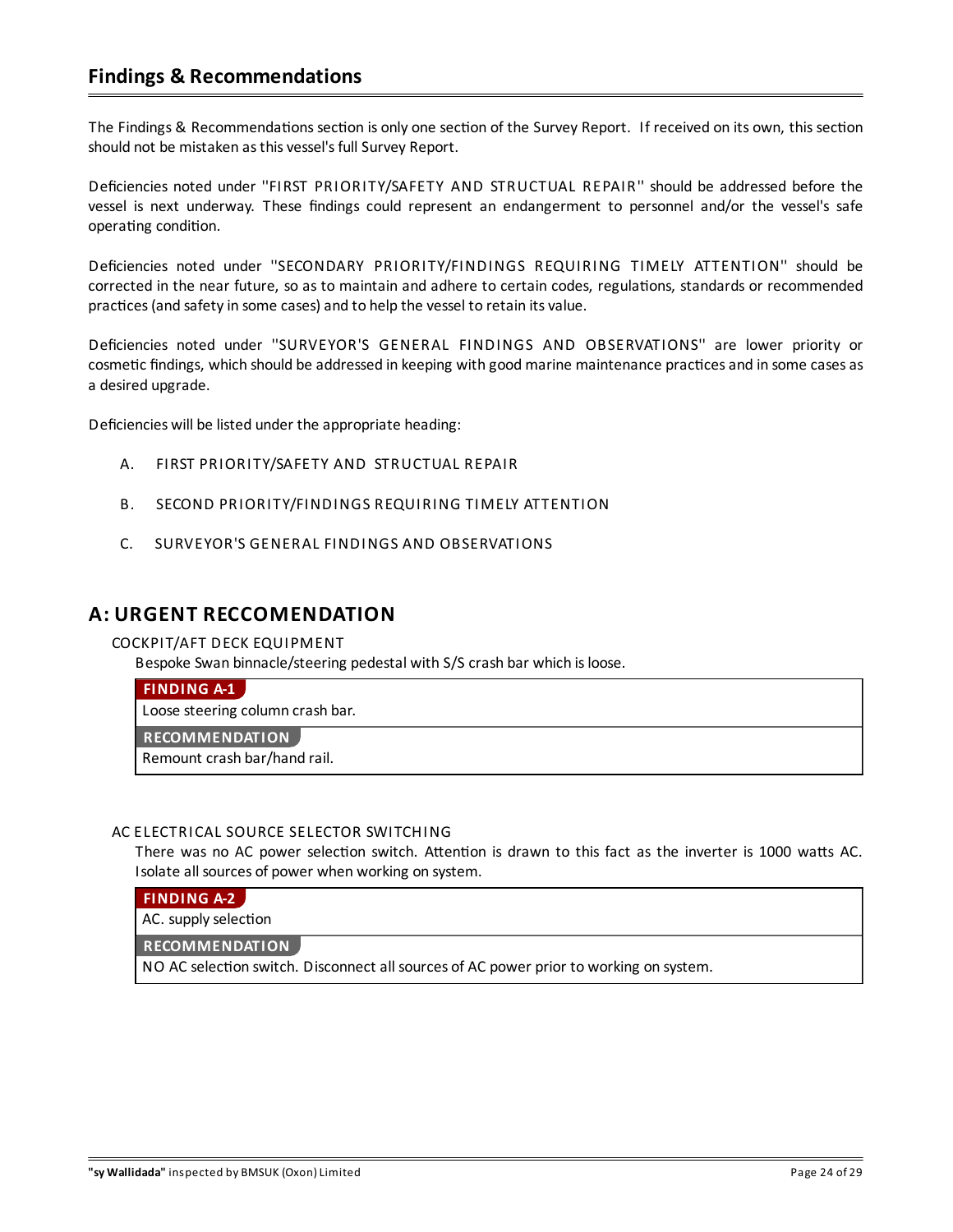### GPS (GLOBAL POSITIONING SYSTEM)

Aerials are mounted underdeck aft Stbd.

### <span id="page-24-0"></span>**[FINDING](#page-18-0) A-3**

GPS aerial mounting location.

### **RECOMMENDATION**

The plotter and Raymarine instruments lost signal on numerous occasions. Remount aerials with clear line of site.

### WEARABLE PERSONAL FLOATATION DEVICES

13 (Thirteen) Remploy Commodore automatic gas inflation lifejackets. Individually bagged with harness and line. NO service history.

### <span id="page-24-1"></span>**[FINDING](#page-19-0) A-4**

Remploy automatic inflation life jackets.

**RECOMMENDATION**

Service and check lights prior to proceeding to sea.

#### LIFEBOUYS

White horseshoe type lifebuoy and rail holder located in aft locker.

### <span id="page-24-2"></span>**[FINDING](#page-19-1) A-5**

Install two high visibility Lifebouys with lights and drogues and a floating safety line. Mark with ships name and one other form of ID.

**RECOMMENDATION**

[ No Content ]

### FIRE EXTINGUISHERS

Two 5A 34B Dry powder fire extinguishers. Service dates unknown. Gauges in green.

### <span id="page-24-3"></span>**[FINDING](#page-19-2) A-6**

Unmounted extinguishers. No fire blanket. NO method of discharging extinguisher into engine bay.

### **RECOMMENDATION**

Install aperture enabling discharge of a larger fire extinguisher into the engine bay without opening cover and allowing oxygen to enter. Or install 2 kg automatic preferably with manual discharge cable.

Install fire blanket in galley.

### FLARES

Flare pack with rusting flares in liferaft locker.

#### <span id="page-24-4"></span>**[FINDING](#page-19-3) A-7**

The Visual Distress Signals were expired.

#### **RECOMMENDATION**

Install Offshore flare pack.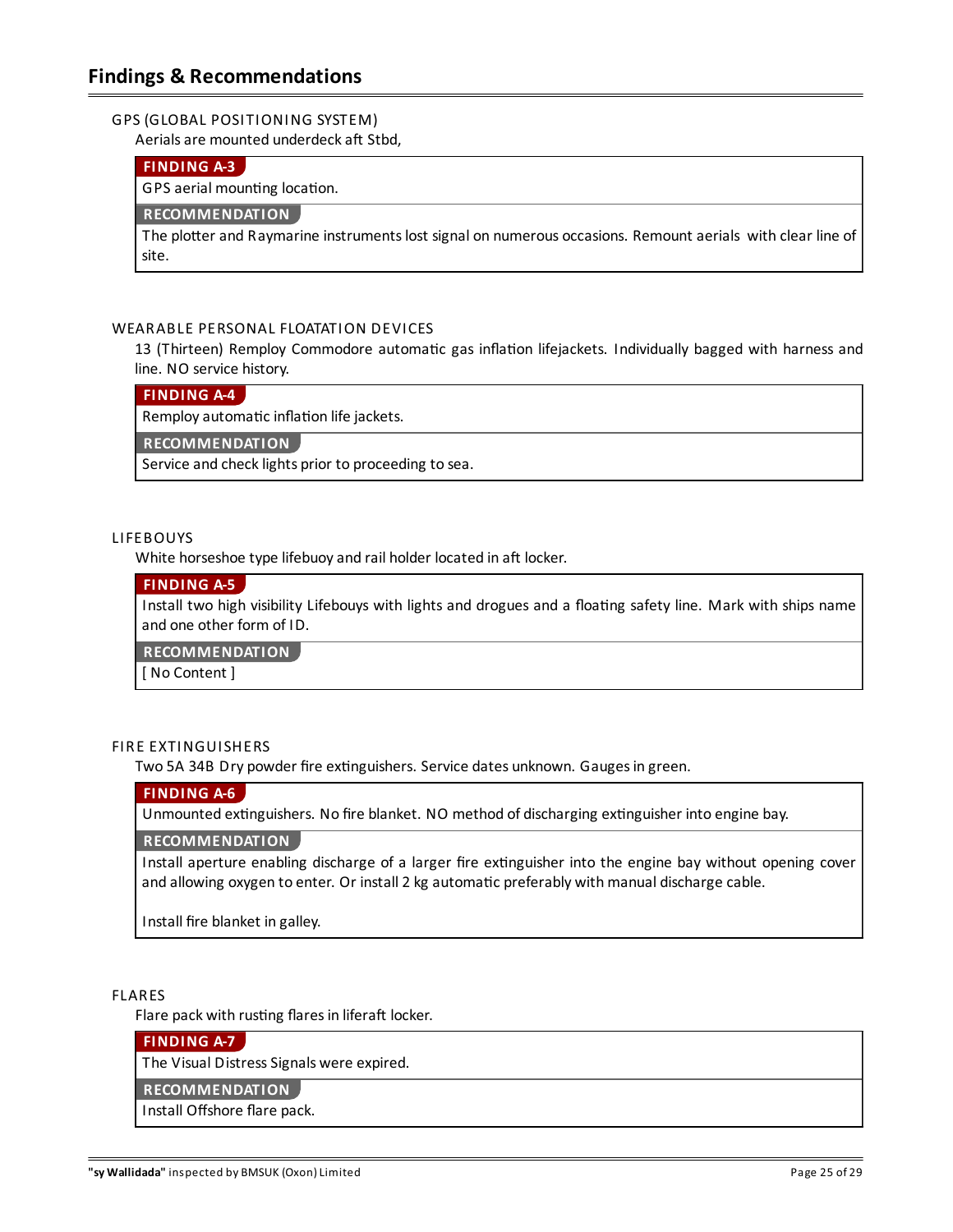### MAN OVERBOARD SYSTEM (MOB)

Due to the vessels high freeboard and absence of permanently mounted swimming ladder install a Lifesling or Jon bouy MOB system.

### <span id="page-25-3"></span>**[FINDING](#page-19-4) A-8**

 $MOR$  situation.

### **RECOMMENDATION**

Due to the high topsides and absence of a permanently installed swimming ladder an alternative method of retrieving a casualty from the sea must be considered.

## **B: RECCOMENDATION**

### HULL BELOW WATERLINE

The underwater surfaces were free of repair or indentation. Small area, approximately 1 cm2 of exposed laminate just fwd. of the paddle wheel log transducer.

<span id="page-25-0"></span>

| <b>FINDING B-1</b>                    |
|---------------------------------------|
| Small chip.                           |
| <b>RECOMMENDATION</b>                 |
| Fill with epoxy filler and anti-foul. |

### ANODES

Shaft anode. Would benefit from relocating closer to P-bracket. 300 x 15 scintillated bronze 'Sea ground' bonded grounding plate for SSB. The propeller normally has a boss anode which had been replaced by a screwed Teflon boss.

### <span id="page-25-1"></span>**[FINDING](#page-7-0) B-2**

Shaft and Max-prop boss anode.

### **RECOMMENDATION**

Move shaft anode closer to P-bracket. Replace boss anode with zinc. W & G Duff sell suitable copies.

#### **PROPELLERS**

Three bladed Max Prop approx. 45 cm diameter. Note boss anode has been replaced with a white plastic dummy.

### <span id="page-25-2"></span>**[FINDING](#page-7-1) B-3**

Max Prop bossanode missing.

#### **RECOMMENDATION**

Replace.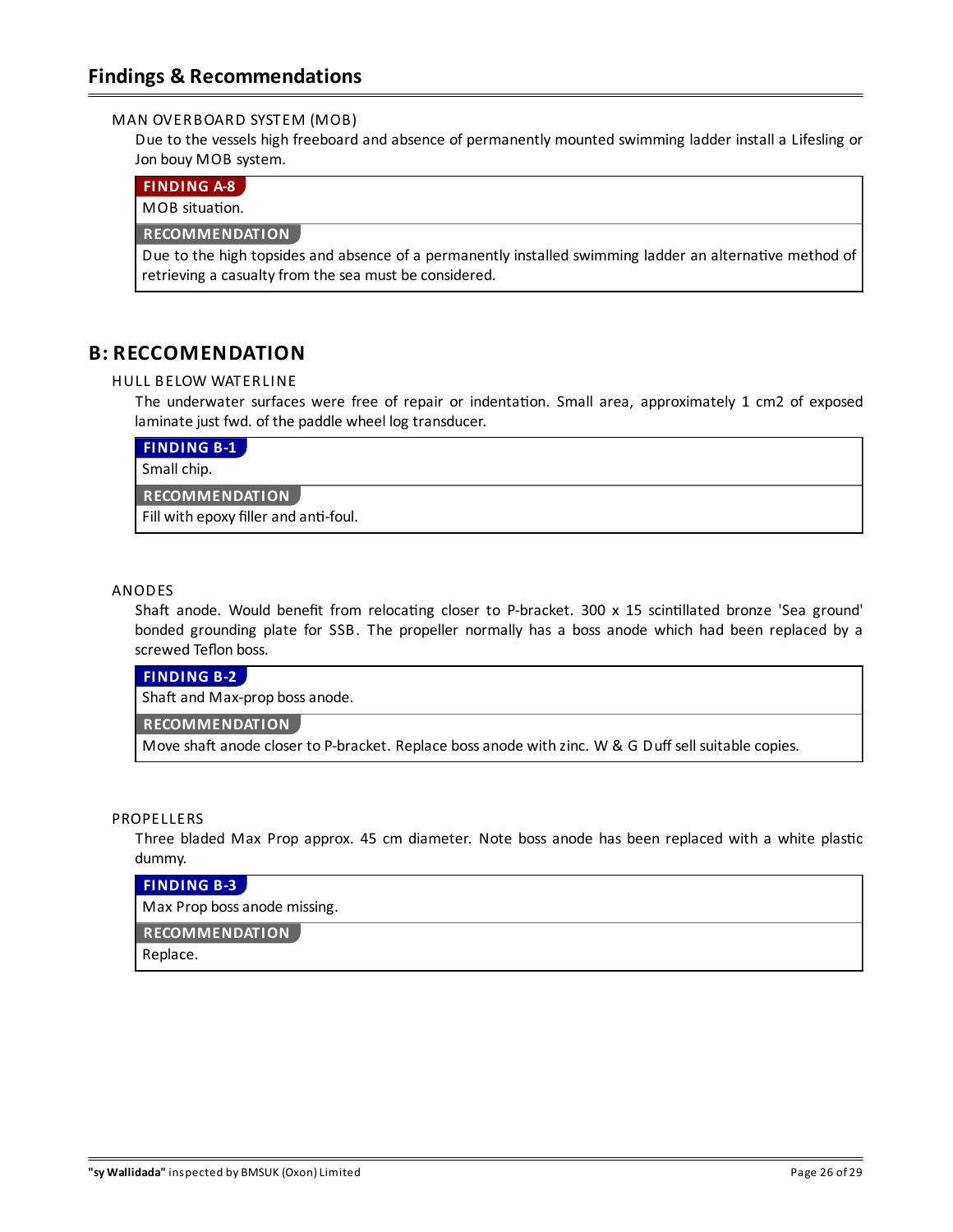### RUDDER & SHAFT ANODES

Shaft anode bolted to shaft.

### <span id="page-26-0"></span>**[FINDING](#page-8-1) B-4**

Shaft anode mounted mid shaft.

### **RECOMMENDATION**

Relocating anode closer to P-bracket is strongly recommended.

### COMMENTS

The stern gear was examined externally - without opening up - and was found in superficially good condition. The propeller shaft was not drawn for survey, but the tail end was examined as far as possible and no signs of surface flaking, fatigue or fretting corrosion or cracking of the shaft could be seen. The propeller was not removed from the shaft nor was the cone examined.

The shaft in way of the propeller boss and bearing was specially examined and no sign of crevice corrosion developing noted but the non-existence of this defect or serious wear of the shaft inside the stern gland and the condition of the Cutlass bearing cannot be guaranteed as these defects will only be discovered when the system is dismounted for overhaul. All was found good.

Epoxy barrier coating is not well attached to the S/S p-bracket and should be resealed.

<span id="page-26-1"></span>

| <b>FINDING B-5</b>               |  |
|----------------------------------|--|
| Epoxy barrier coat on P-bracket. |  |
| <b>RECOMMENDATION</b>            |  |
| Refill and fair.                 |  |

### THROTTLE & SHIFT CONTROLS

Single lever morse lever control. Neutral switch broken.

### <span id="page-26-2"></span>**[FINDING](#page-13-0) B-6**

Repair neutral switch to facilitate engine operation when cold.

**RECOMMENDATION**

Repair engine control.

#### WATER HEATER TYPE

Calorifier from engine only. Owner reports a 230 volt heating element which has not been connected . Leak visible from bottom of tank. The owner reports that the tank was installed in 2021.

### <span id="page-26-3"></span>**[FINDING](#page-17-0) B-7**

Leakfrom hot water tank.

### **RECOMMENDATION**

I dentify source and repair.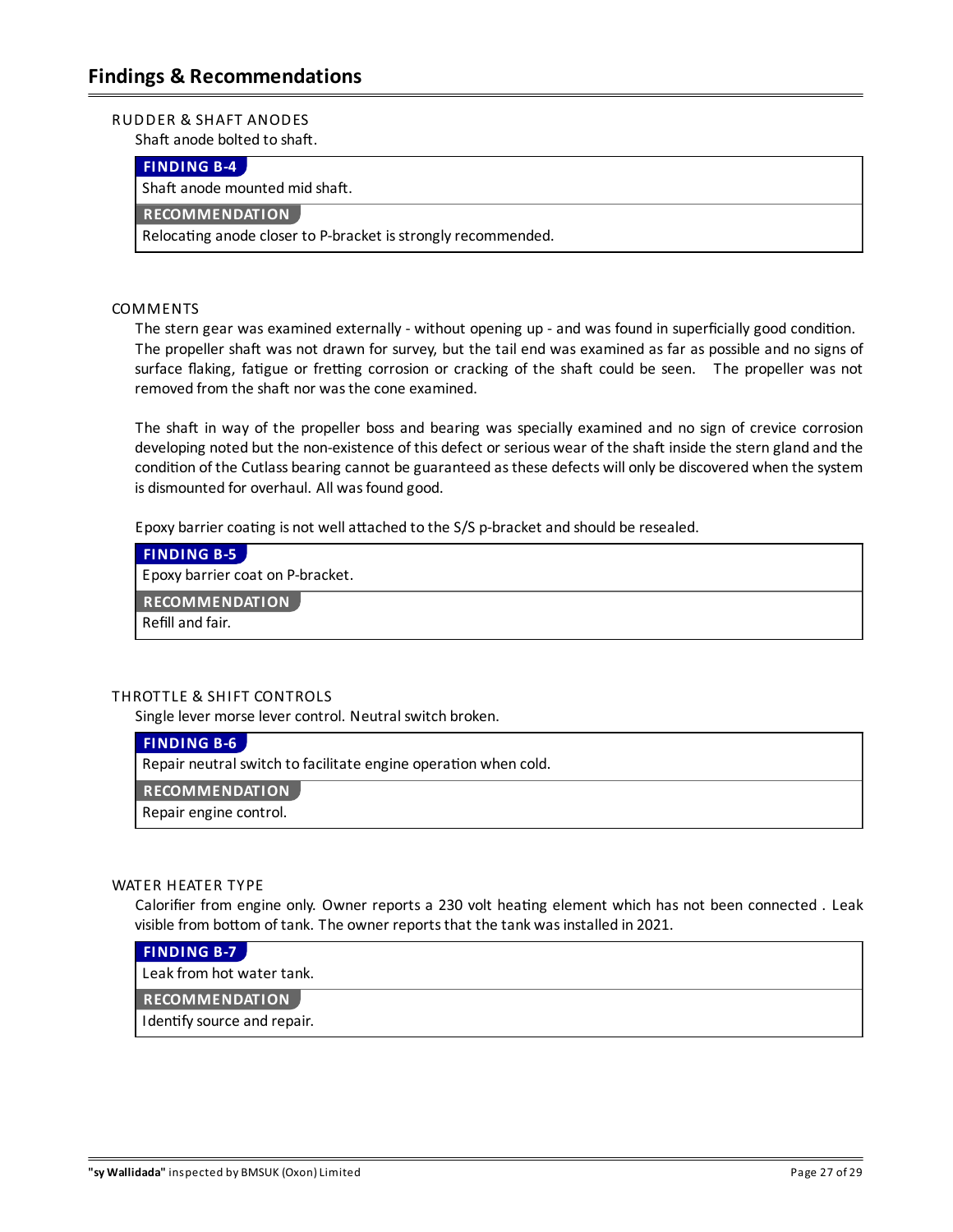### NAVIGATION LIGHTS

All Navigation Lights were not tested.

### <span id="page-27-3"></span>**[FINDING](#page-18-1) B-8**

Navigation or steaming lights.

### **RECOMMENDATION**

Test all lights at earliest opportunity. Carry spare bulbs.

### VHF RADIOS

Raymarine. 240E vhf.

### <span id="page-27-4"></span>**[FINDING](#page-18-2) B-9**

VHF radio.

### **RECOMMENDATION**

Replace with modern GMDSS unit with position integration. Print radio card and mount by unit. NO handheld observed.

# **C:SURVEYOR'S SUGGESTION & OBSERVATIONS**

### COMMENTS

No delamination or joint partition observed. Hammer tested. Epoxy tabbing to the stainless steel (S/S) Pbracket observed.

### <span id="page-27-0"></span>**[FINDING](#page-6-0) C-1**

P-bracket tabbing delamination.

### **RECOMMENDATION**

Minor, reseal with appropriate epoxy filler and fair.

### MAST

Keel stepped aluminium anodised painted mast. Two pairs line spreaders. External mainsail track. Spinnaker track but no uphaul.

### <span id="page-27-1"></span>**[FINDING](#page-10-0) C-2**

Mast mounted spinnaker track with no car or uphaul.

### **RECOMMENDATION**

If regular downwind sailing is planned then the installation of this mast equipment will enable short handed sailing.

### ENGINE HOURS

Owner statesapprox. 6000 from 'his head'. No counter.

### <span id="page-27-2"></span>**[FINDING](#page-12-0) C-3**

The engine hours are not recorded.

### **RECOMMENDATION**

Install meter. Otherwise without meticulous log keeping it is impossible to keep a meaningful service schedule.